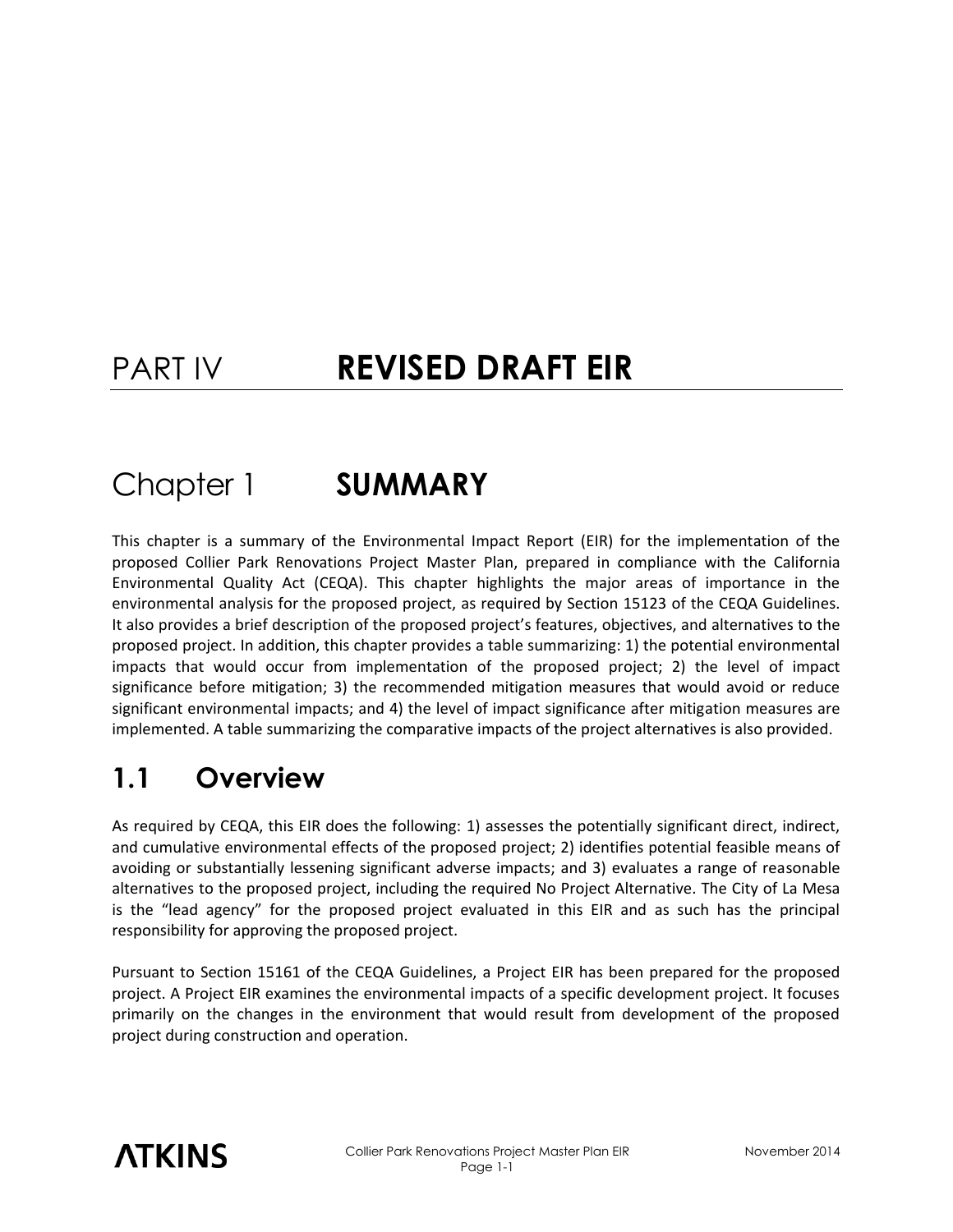## **1.2 Project Description**

The project proposes the construction of recreational facilities and other improvements at Collier Park in the City of La Mesa, San Diego County, California. The proposed project is organized into four areas: 1) Panhandle; 2) Spring House; 3) History Hill; and 4) Collier Club House. The improvements associated with each project area include the following:

- Panhandle. The Panhandle area, which is situated in the southern and western portions of the park, is primarily developed for recreational use with existing facilities such as a tennis court, playground, restrooms, picnic area, and parking lot. Proposed improvements in the Panhandle area include relocation and reconstruction of the drinking fountain structure; replacement of the playground, restrooms, tennis court, bus stop, and parking; and installation of walking paths, landscaping, drainage, and security features.
- Spring House. The existing Spring House is located adjacent to the Panhandle area of Collier Park. As part of the proposed project, the City is proposing to mothball the existing building to protect it from weather and vandalism. Mothballing the Spring House would be done in accordance with the *National Park Service's Preservation Brief #31: Mothballing Historic Buildings*. This preservation practice may be put into place when funds are not currently available to put a deteriorating structure into a useable condition. Section 4.3.2.2 provides greater detail on the process of mothballing the Spring House. The City is exploring various options with regard to the existing Spring House, which is located adjacent to the Panhandle area of the park. For the purposes of the EIR, the proposed project addresses the partial demolition of the Spring House and replacement with an outdoor interpretive center, which is considered the worst-case scenario. The other options for the Spring House are described in Section 8, Alternatives.
- History Hill. The History Hill area, which is situated in the southeastern portion of the park, currently consists of mostly undeveloped parkland. The History Hill area would be converted into a grassy amphitheater built into the hillside and would also include installation of walking paths, landscaping and security features.
- Collier Club House. The Collier Club House area, which is situated in the northern portion of the park, currently consists of mostly undeveloped parkland. Proposed improvements in the Collier Club House area include construction of a club house building, an outdoor event area including  $f_{\text{two}}$  outdoor seating areas and a ceremony stage), a plaza area, and parking, as well as the installation of walking paths, landscaping, and security features.

The proposed project would be completed in phases, generally corresponding to the four project areas described above, with each phase of project construction anticipated to occur over a six to 14 month period. The Panhandle area would be constructed first and would be completed prior to the construction of the other three phases. The remaining areas may be constructed in any order and may be constructed concurrently. Dates of construction are currently unknown. For this analysis, it is assumed that construction of the Panhandle area would begin in 20153, and construction of the other phases would begin as early as 20164. A more detailed project description is provided in Chapter 4, Project Description, of this EIR.

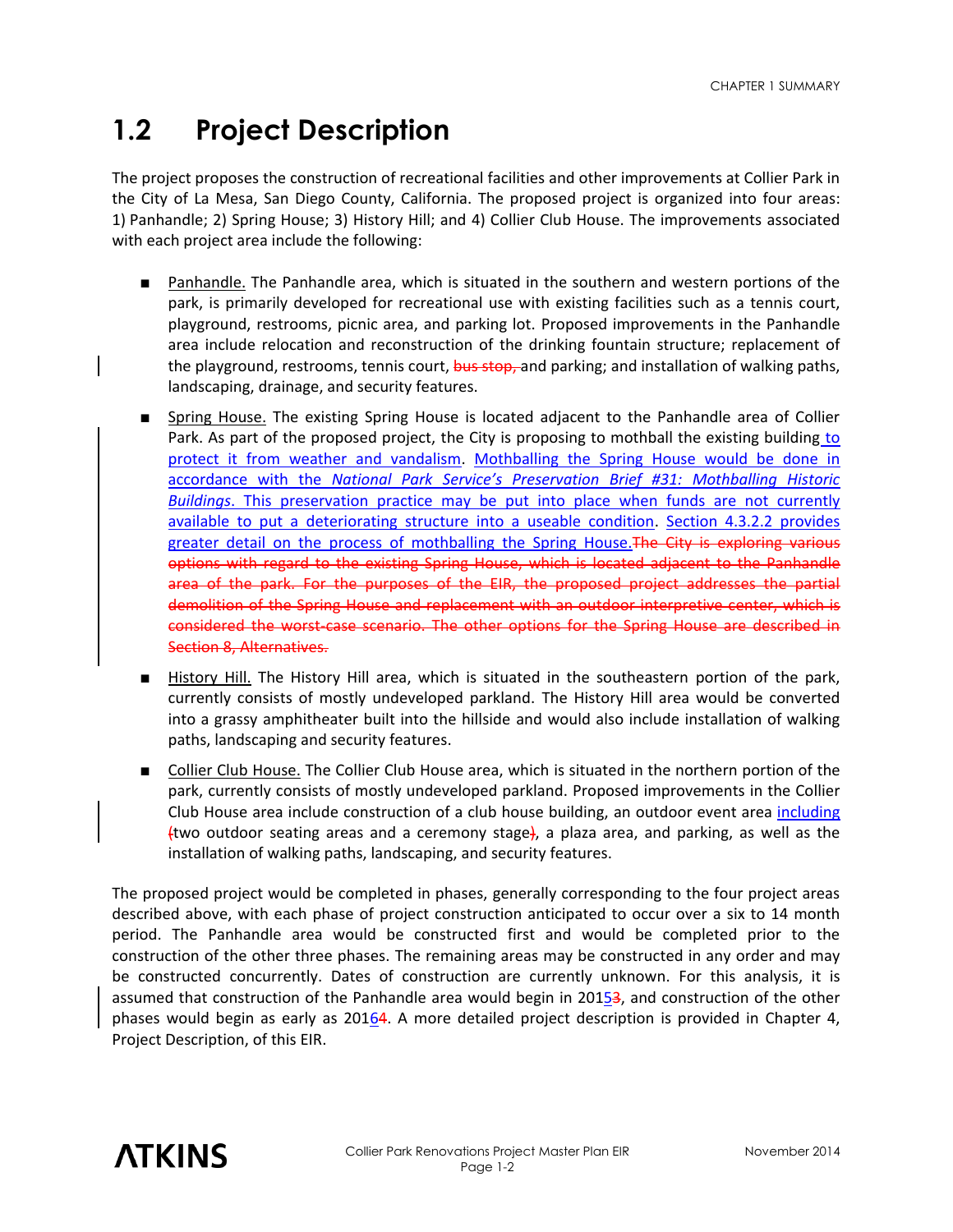## **1.3 Project Objectives**

The objectives of the proposed project, as established by the City of La Mesa, are listed below:

- 1) Create a more effective use of open space and increase opportunities for recreational facilities.
- 2) Create a safer, more active-use park for the local community that discourages transient loitering and other illicit activities.
- 3) Acknowledge the historical aspects of Collier Park and the Spring House through overall design, renovation, and interpretation.
- 4) Create an environmentally friendly facility with energy and water conservation considerations central to the design elements.

## **1.4 Impact Summary**

This EIR examines the potential environmental effects of the proposed project, including information related to existing site conditions, analyses of the types and magnitude of project-level and cumulative environmental impacts, and feasible mitigation measures that could reduce or avoid environmental impacts. In accordance with Appendix G of the CEQA Guidelines, the following environmental topics were identified as requiring detailed analysis in this EIR:

- 
- 
- 
- Cultural Resources Noise
- 
- Aesthetics Greenhouse Gas Emissions
- Air Quality  **Hazards and Hazardous Materials**
- Biological Resources Hydrology and Water Quality
	-
- Geology and Soils Transportation and Traffic

Table 1-1, presented at the end of this chapter, provides a summary of the environmental impacts that could result from implementation of the proposed project and identifies feasible mitigation measures that could reduce or avoid environmental impacts, as discussed in detail in Chapter 5, Existing Conditions, Impacts, and Mitigation, of this EIR. Based on this environmental impact analysis, implementation of the Collier Park Renovations Project Master Plan would result in potentially significant impacts associated with the following issues:

- Biological Resources (special status species)
- Cultural Resources (historical resources, archaeological resources, and paleontological resources)
- Geology and Soils (unstable soils and expansive soils)
- Noise (excessive noise levels and excessive groundborne vibration)

The proposed project would not result in any significant and unavoidable environmental impacts. Mitigation measures have been identified that would reduce all potentially significant environmental impacts to below a level of significance.

The cumulative impact analysis determines whether the proposed project's incremental effect would be "cumulatively considerable" when viewed in connection with the effects of past, present, or probable

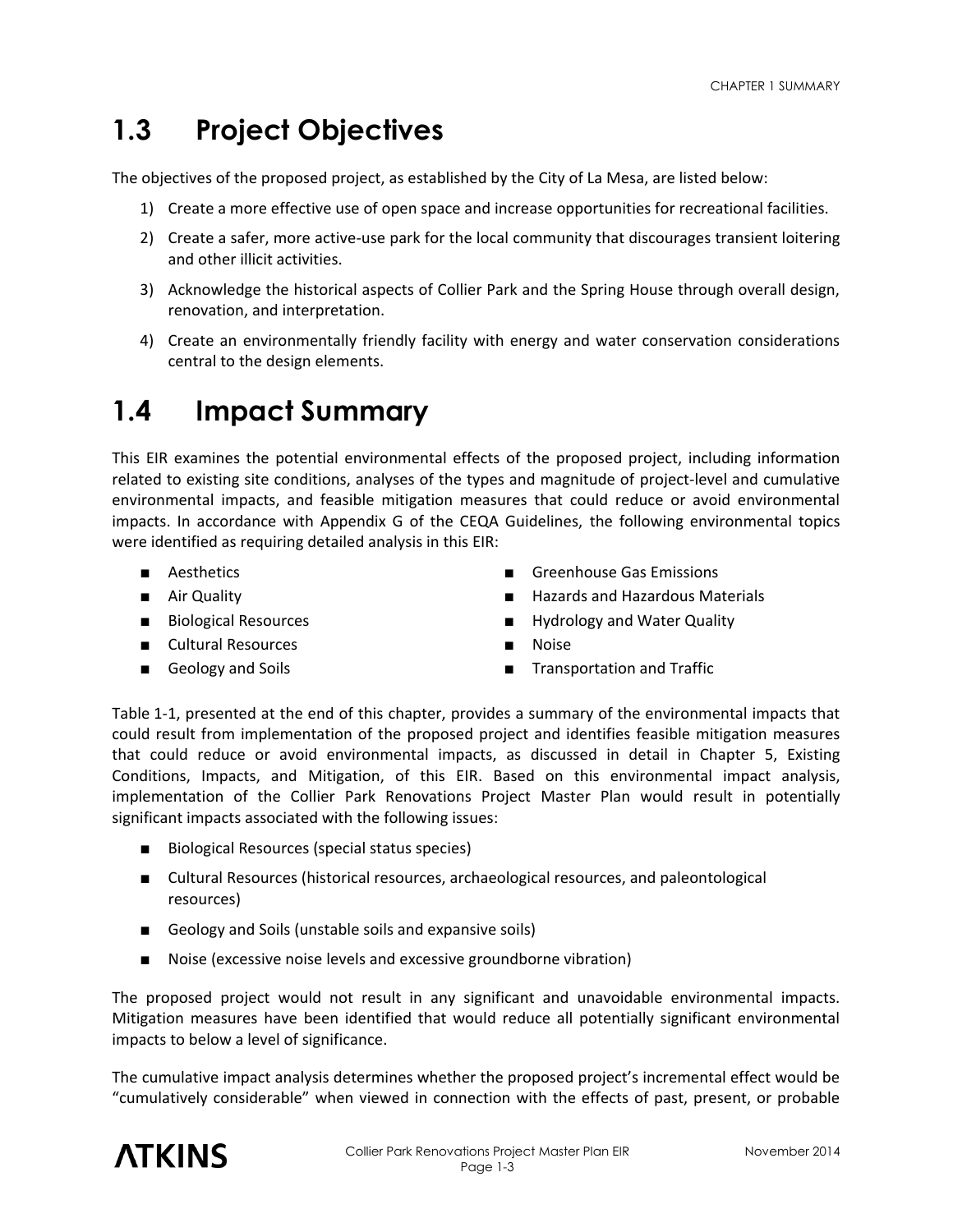future projects. A cumulative impact is not considered significant if the effect would be essentially the same whether or not the proposed project is implemented. Table 1-2, presented at the end of this chapter, identifies the potentially significant cumulative impacts to which the proposed project may contribute, as discussed in detail in Chapter 6, Cumulative Impacts, of this EIR.

Impacts to the following environmental topics were determined to be "Effects Not Found to be Significant" according to Section 15128 of the CEQA Guidelines: Agricultural and Forestry Resources, Land Use and Planning, Mineral Resources, Population and Housing, Public Services, Recreation, and Utilities and Services Systems. These environmental topics are discussed in Chapter 7, Other CEQA Considerations, of this EIR.

### **1.5 Alternatives to the Proposed Project**

The objective of the alternatives analysis is to consider a reasonable range of potentially feasible alternatives to foster informed decision-making and public participation. The following alternatives to the proposed project are analyzed in detail in Chapter 8, Alternatives, of this EIR:

- No Project Alternative. Under this alternative, the proposed renovations to Collier Park would not be implemented.
- Spring House Rehabilitation Alternative. This alternative would rehabilitate the contributing features of the Collier Park historic district, including the drinking fountain, drainage channel, tennis court, and Spring House for use as indoor (enclosed) interpretive center. This alternative would implement the same improvements to the Panhandle, History Hill, and Collier Club House areas as are identified for the proposed project, except it would not for-replacement the tennis courts and or remove the drainage channel; however, it would maintain, while maintaining historic old growth trees.
- Spring House Restoration Alternative. This alternative would restore the contributing features of the Collier Park historic district, including the Spring House, drinking fountain, drainage channel and tennis court. The Spring House would be restored to accurately depict the form, features, and character of the building as it appeared during the period of time in which it was used as a bottling works ("restoration period"). This alternative would implement the same improvements to the Panhandle and History Hill areas as are identified for the proposed project, except for-it would not replacement of the tennis courts and or remove the drainage channel, and it would maintain the maintenance of historic old growth trees. Improvements to the Collier Club House area would not be implemented under this alternative.
- Reduced Development Alternative. This alternative would implement improvements to the Panhandle area and the Spring House (partial demolition/replacement with an outdoor interpretive center) similar to those identified for the proposed project. Improvements to the History Hill and Collier Club House areas would not be implemented under this alternative.
- Spring House Deterioration Prevention Alternative. This alternative would mothball the Spring House to stabilize and protect the building from further deterioration while, in the long-term, research on grants and other funding opportunities would be pursued for restoration, rehabilitation or repurposing of the structure. This alternative would implement the same improvements to the Panhandle, History Hill, and Collier Club House areas as are identified for the proposed project.

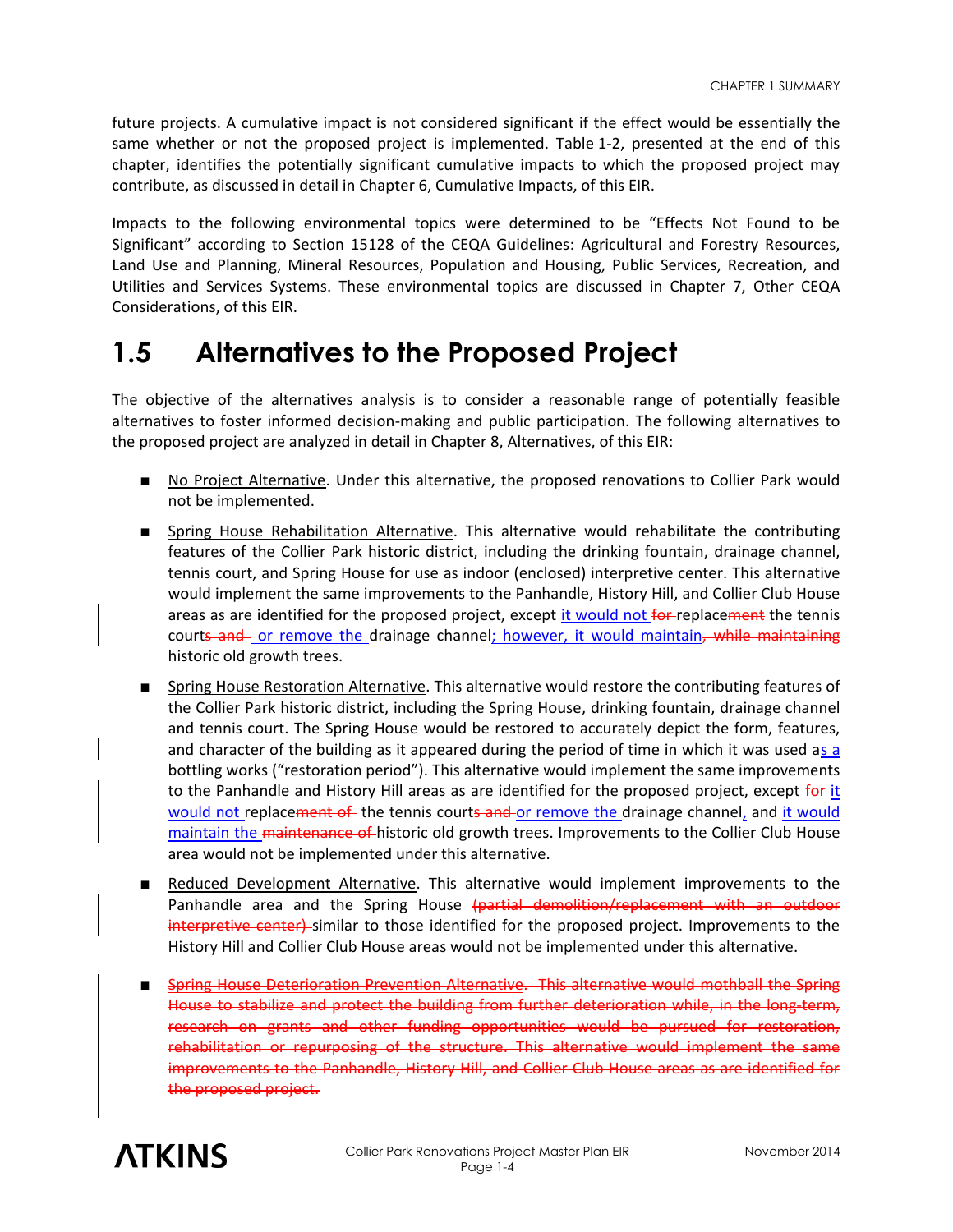An EIR is required to identify the environmentally superior alternative among the range of reasonable alternatives that are evaluated. The Spring House Restoration Alternative would avoid the significant but mitigable impacts identified for the proposed project related to excessive noise levels because the Collier Club House outdoor event area would not be constructed, and would avoid the significant but mitigable impact related to historic resources because the contributing features to the Collier Park historic district, including the Spring House, concrete-lined drainage channel, concrete rubble bridge and stairway, embossed 1925 sewer manhole, tennis court, drinking fountain, and historic trees, would be restored in accordance with the Secretary of Interior's Standards for Restoration. This alternative would also reduce impacts associated with archaeological resources, paleontological resources, unstable soils, and expansive soils as compared to the proposed project, although these impacts would still require mitigation. In addition, the Spring House Restoration Alternative would increase impacts associated with site drainage/hydrology as compared to the proposed project. In addition, this alternative would only fully meet two of the project objectives and partially meet the remaining two objectives. Furthermore, this alternative may not be economically feasible given the high cost of restoration.

Table 1-3, presented at the end of this chapter, provides a summary comparison of each alternative to the proposed project with the purpose of highlighting whether the alternative would result in a similar, greater, or lesser impact than the proposed project. Please refer to Chapter 8, Alternatives, of this EIR for a detailed description of each impact comparison identified in Table 1-3.

### **1.6 Issues Raised by Agencies and the Public**

Section 15123 of the CEQA Guidelines requires the summary of an EIR to include areas of controversy known to the Lead Agency including issues raised by agencies and the public. On October 17, 2011, a Notice of Preparation (NOP) for the Collier Park Renovations Project Master Plan EIR was distributed by the City of La Mesa. The State Clearinghouse assigned reference number SCH # 2011101051 to the EIR. In accordance with Section 15082 of the CEQA Guidelines, the NOP was circulated to interested agencies, groups, and individuals for a period of 30 days, during which time comments were solicited pertaining to environmental topics and issues that the EIR should evaluate. The NOP comment period ended on November 16, 2011. Comment letters were received from the following agencies: California Department of Toxic Substance Control (DTSC) and the Native American Heritage Commission (NAHC). The NAHC provided a description of state and federal statutes related to cultural resources and requested that the NAHC be provided with pertinent project information. The DTSC requested that the EIR evaluate whether conditions in the project area would pose a threat to human health or the environment and recommended mitigation for potential impacts related to contaminated soil and other hazards. The NOP and associated comment letters are provided in Appendix A of this EIR.

Pursuant to Section 15083 of the CEQA Guidelines, an early public consultation meeting was held by the City of La Mesa on October 26, 2011, in which City staff discussed the EIR process with the public. Concerns raised by the public included the following:

- Changes to the aesthetics/visual character of Collier Park due to proposed development
- Loss of locally important historic resources within Collier Park, including the Spring House and open space areas (History Hill)
- Existing flooding and drainage issues in the Panhandle area
- Impacts of grading the entire site

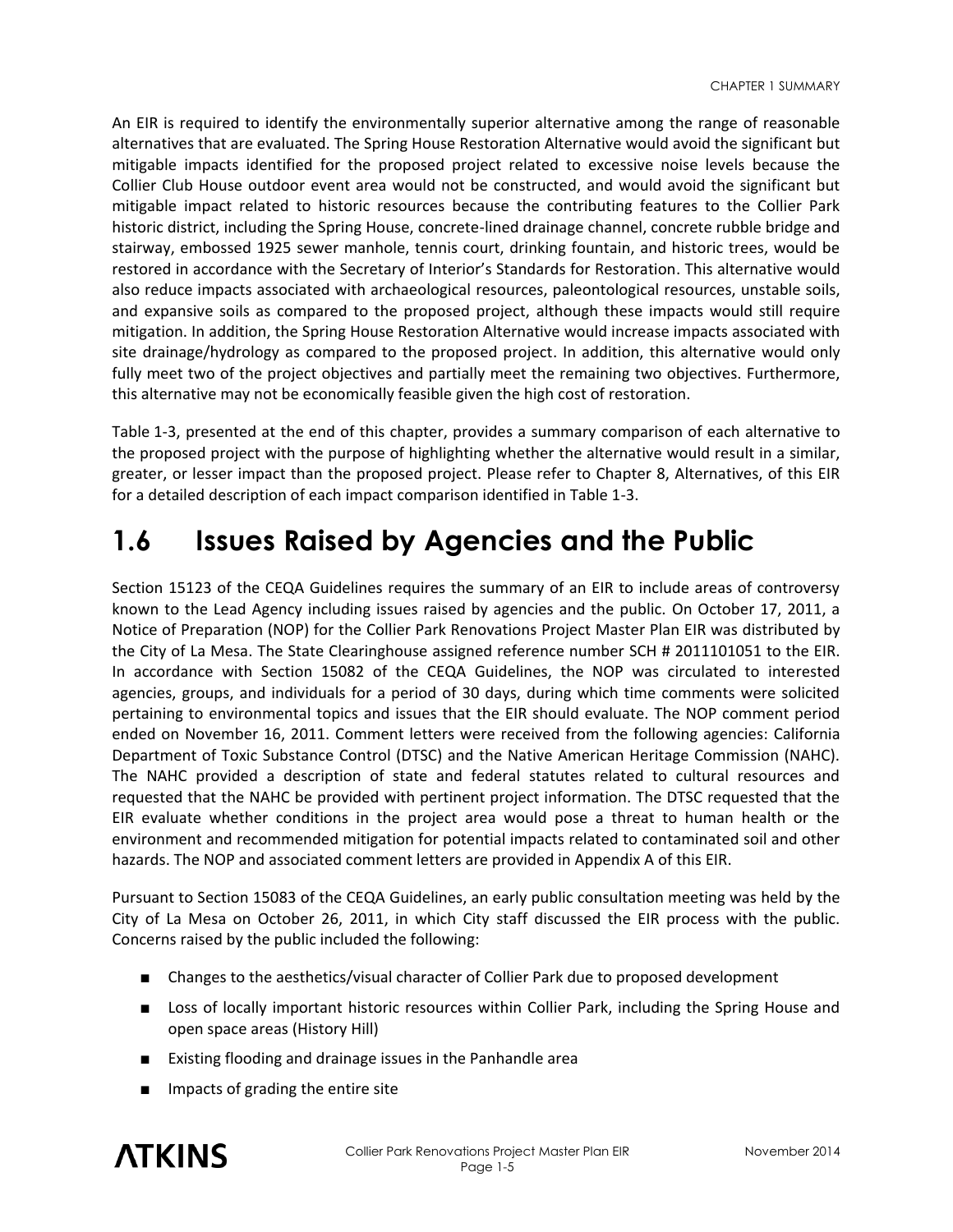- Noise caused by events at the proposed amphitheater and club house
- Additional traffic associated with increased park usage and events
- Intensified need for public services, such as police protection

All of the issues raised during the NOP comment period and at the early public consultation meeting have been addressed in Sections 5.1 through 5.10 of the EIR.

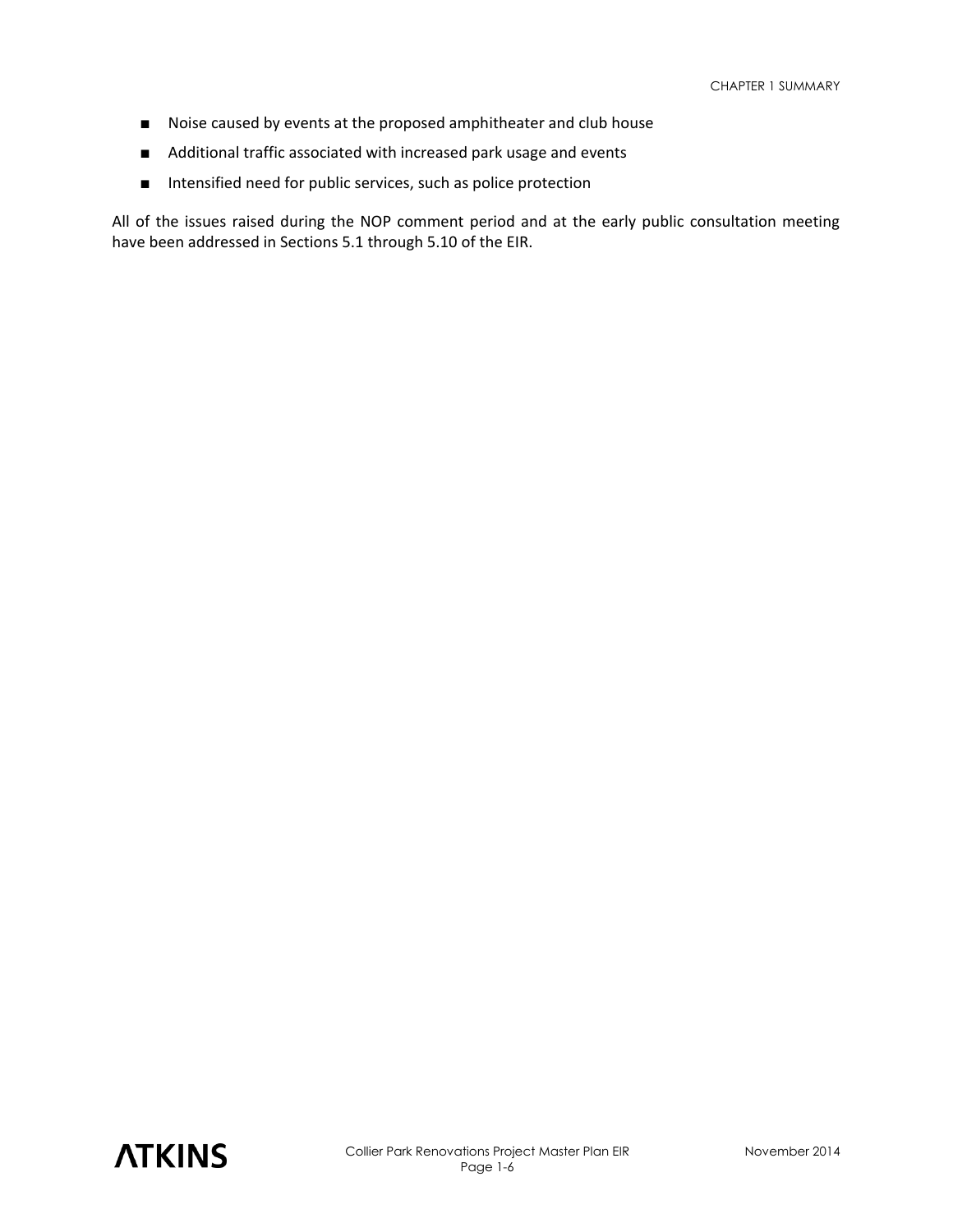### **Table 1-1 Project Level Environmental Impacts and Mitigation Measures**

|                                                             |                                                                                                                                                                                                                                                                                                                                                                                                 | Significance<br><b>Before</b> |                              | Significance<br>After |
|-------------------------------------------------------------|-------------------------------------------------------------------------------------------------------------------------------------------------------------------------------------------------------------------------------------------------------------------------------------------------------------------------------------------------------------------------------------------------|-------------------------------|------------------------------|-----------------------|
| <b>Issue</b>                                                | Impact                                                                                                                                                                                                                                                                                                                                                                                          | <b>Mitigation</b>             | <b>Mitigation Measure(s)</b> | <b>Mitigation</b>     |
|                                                             | Key: $S =$ Significant; LS = Less than Significant; SU = Significant and Unavoidable; N/A = Not Applicable                                                                                                                                                                                                                                                                                      |                               |                              |                       |
| 5.1 Aesthetics                                              |                                                                                                                                                                                                                                                                                                                                                                                                 |                               |                              |                       |
| <b>Scenic Vistas</b>                                        | The proposed project would not have a substantial adverse effect on a scenic<br>vista.                                                                                                                                                                                                                                                                                                          | LS.                           | No mitigation required.      | N/A                   |
| <b>Scenic Resources</b><br>within a State<br>Scenic Highway | The proposed project would not substantially damage any scenic resources,<br>including, but not limited to, trees, rock outcroppings and historic buildings<br>within a state scenic highway.                                                                                                                                                                                                   | LS.                           | No mitigation required.      | N/A                   |
| <b>Visual Character</b>                                     | The proposed project would not substantially degrade the existing visual<br>character or quality of the site and its surroundings.                                                                                                                                                                                                                                                              | LS.                           | No mitigation required.      | N/A                   |
| New Sources of<br>Light and Glare                           | The proposed project would not create a new source of substantial light or<br>glare which would adversely affect day or nighttime views in the area.                                                                                                                                                                                                                                            | LS.                           | No mitigation required.      | N/A                   |
| 5.2 Air Quality                                             |                                                                                                                                                                                                                                                                                                                                                                                                 |                               |                              |                       |
| Applicable Air<br><b>Quality Plan</b>                       | Implementation of the proposed project would not conflict with or obstruct the<br>San Diego County Regional Air Quality Strategy (RAQS) because it would not<br>increase the frequency or severity of violations of existing air quality standards,<br>contribute to new violations, or delay the timely attainment of air quality<br>standards or interim reductions as specified in the RAQS. | LS.                           | No mitigation required.      | N/A                   |
| Air Quality<br>Standards                                    | Implementation of the proposed project would not exceed any air quality<br>standard during construction or operation.                                                                                                                                                                                                                                                                           | LS.                           | No mitigation required.      | N/A                   |
| Cumulatively<br>Considerable<br>Emissions                   | The proposed project would not result in a cumulatively considerable<br>contribution to a significant cumulative impact during construction or<br>operation.                                                                                                                                                                                                                                    | LS.                           | No mitigation required.      | N/A                   |
| <b>Sensitive Receptors</b>                                  | The proposed project would not expose sensitive receptors to substantial<br>concentrations of carbon monoxide. The proposed project consists of park<br>improvements and would not include any toxic air contaminant (TAC)-emitting<br>land uses that could have adverse health effects on sensitive receptors.                                                                                 | LS.                           | No mitigation required.      | N/A                   |
| Objectionable<br>Odors                                      | The proposed project would not create objectionable odors affecting a<br>substantial number of people.                                                                                                                                                                                                                                                                                          | LS.                           | No mitigation required.      | N/A                   |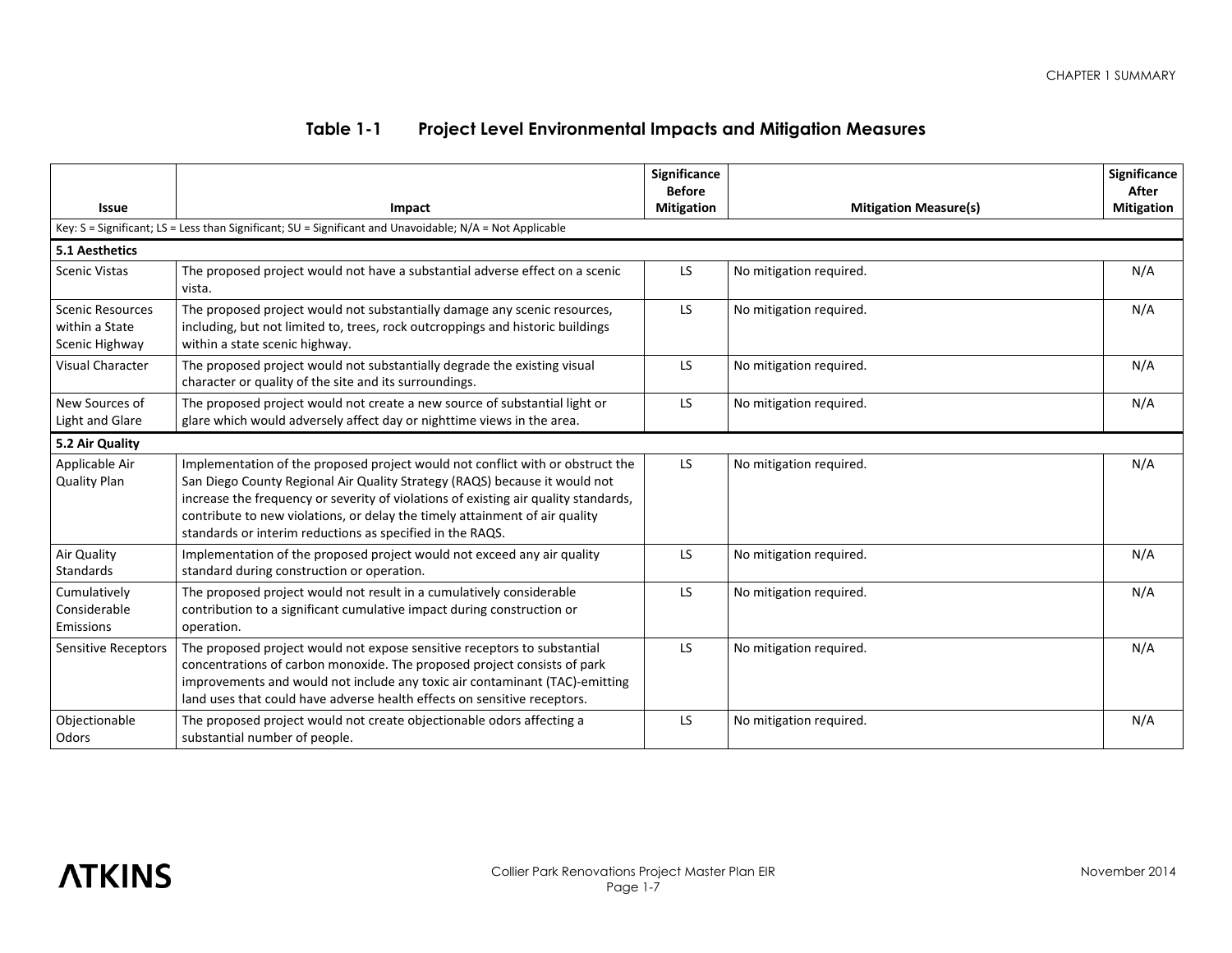|                                         |                                                                                                                                                                              | Significance      |                                                                                                                                                                                                                                                                                                                                                                                                                                                                                                                                                                                                                                                                                                                                                                                                                                                                                                                                                                                                                                                                                                                                                                                                                                                                                                                                                                                                                                                                                                                                                                                                                                                                                                                                                                                                                                                                                                                                                                                                                                                                                                                                                                                                                                                                                                                                                                                                                                                                                                                                                                                                                                                                                                                                                                                           | Significance      |
|-----------------------------------------|------------------------------------------------------------------------------------------------------------------------------------------------------------------------------|-------------------|-------------------------------------------------------------------------------------------------------------------------------------------------------------------------------------------------------------------------------------------------------------------------------------------------------------------------------------------------------------------------------------------------------------------------------------------------------------------------------------------------------------------------------------------------------------------------------------------------------------------------------------------------------------------------------------------------------------------------------------------------------------------------------------------------------------------------------------------------------------------------------------------------------------------------------------------------------------------------------------------------------------------------------------------------------------------------------------------------------------------------------------------------------------------------------------------------------------------------------------------------------------------------------------------------------------------------------------------------------------------------------------------------------------------------------------------------------------------------------------------------------------------------------------------------------------------------------------------------------------------------------------------------------------------------------------------------------------------------------------------------------------------------------------------------------------------------------------------------------------------------------------------------------------------------------------------------------------------------------------------------------------------------------------------------------------------------------------------------------------------------------------------------------------------------------------------------------------------------------------------------------------------------------------------------------------------------------------------------------------------------------------------------------------------------------------------------------------------------------------------------------------------------------------------------------------------------------------------------------------------------------------------------------------------------------------------------------------------------------------------------------------------------------------------|-------------------|
|                                         |                                                                                                                                                                              | <b>Before</b>     |                                                                                                                                                                                                                                                                                                                                                                                                                                                                                                                                                                                                                                                                                                                                                                                                                                                                                                                                                                                                                                                                                                                                                                                                                                                                                                                                                                                                                                                                                                                                                                                                                                                                                                                                                                                                                                                                                                                                                                                                                                                                                                                                                                                                                                                                                                                                                                                                                                                                                                                                                                                                                                                                                                                                                                                           | After             |
| <b>Issue</b>                            | Impact                                                                                                                                                                       | <b>Mitigation</b> | <b>Mitigation Measure(s)</b>                                                                                                                                                                                                                                                                                                                                                                                                                                                                                                                                                                                                                                                                                                                                                                                                                                                                                                                                                                                                                                                                                                                                                                                                                                                                                                                                                                                                                                                                                                                                                                                                                                                                                                                                                                                                                                                                                                                                                                                                                                                                                                                                                                                                                                                                                                                                                                                                                                                                                                                                                                                                                                                                                                                                                              | <b>Mitigation</b> |
|                                         | Key: S = Significant; LS = Less than Significant; SU = Significant and Unavoidable; N/A = Not Applicable                                                                     |                   |                                                                                                                                                                                                                                                                                                                                                                                                                                                                                                                                                                                                                                                                                                                                                                                                                                                                                                                                                                                                                                                                                                                                                                                                                                                                                                                                                                                                                                                                                                                                                                                                                                                                                                                                                                                                                                                                                                                                                                                                                                                                                                                                                                                                                                                                                                                                                                                                                                                                                                                                                                                                                                                                                                                                                                                           |                   |
| 5.3 Biological Resources                |                                                                                                                                                                              |                   |                                                                                                                                                                                                                                                                                                                                                                                                                                                                                                                                                                                                                                                                                                                                                                                                                                                                                                                                                                                                                                                                                                                                                                                                                                                                                                                                                                                                                                                                                                                                                                                                                                                                                                                                                                                                                                                                                                                                                                                                                                                                                                                                                                                                                                                                                                                                                                                                                                                                                                                                                                                                                                                                                                                                                                                           |                   |
| <b>Special Status</b><br><b>Species</b> | A potentially significant impact related to special status<br>species (specifically, nesting birds and raptors) would<br>result from implementation of the proposed project. | S                 | <b>BIO-1</b><br>Avoidance of Nesting Birds. To prevent impacts to nesting passerines (song<br>birds) and other non-raptors protected under the Migratory Bird Treaty Act (MBTA)<br>and the California Fish and Game (CFG) Code, the City shall enforce the following:<br>If construction occurs during the general nesting season for passerine birds<br>1)<br>(February 1 through August 31), and where any mature tree, shrub, or structure<br>capable of supporting a bird nest occurs within 300 feet of proposed project<br>construction activities, the City shall retain a qualified biologist to conduct a pre-<br>construction survey for nesting birds prior to clearing, grading and/or<br>construction activities. The survey shall be conducted within 72 hours prior to<br>the start of construction. The construction contractor shall also retain a qualified<br>biologist to monitor all clearing of vegetation during the general nesting season<br>to ensure that construction activities stay within the project footprint and that<br>any established avoidance buffers are being maintained. The biological monitor<br>will submit weekly monitoring reports to the City during clearing of vegetation<br>and shall notify the City immediately if project activities damage active nests.<br>If any nesting birds are present on or within 300 feet of the proposed project<br>2)<br>construction area, the City shall retain a qualified biologist to flag and demarcate<br>the location of all nesting birds and monitor construction activities. Temporary<br>avoidance of active bird nests, including the enforcement of an avoidance buffer<br>of 300 feet, shall be required until the qualified biologist has verified that the<br>young have fledged or the nest has otherwise become inactive. The biological<br>monitor shall submit weekly monitoring reports to the City during clearing of<br>vegetation and shall notify the City immediately if project activities damage<br>active nests. Documentation of the nesting bird surveys and any follow-up<br>monitoring, as necessary, shall be provided to the City within 10 days of<br>completing the final survey or monitoring event. The avoidance buffer may be<br>reduced from 300 feet to a minimum of 25 feet at the discretion of the<br>monitoring biologist, and with written consent from the U.S. Fish and Wildlife<br>Service (USFWS) and the California Department of Fish and Game (CDFG). If the<br>biological monitor determines that a narrower buffer is warranted, the<br>biological monitor shall provide USFWS and CDFG with a written explanation as<br>to why. Based on the submitted explanation, USFWS and CDFG shall determine<br>whether to allow the narrower buffer. | LS.               |

# **ATKINS**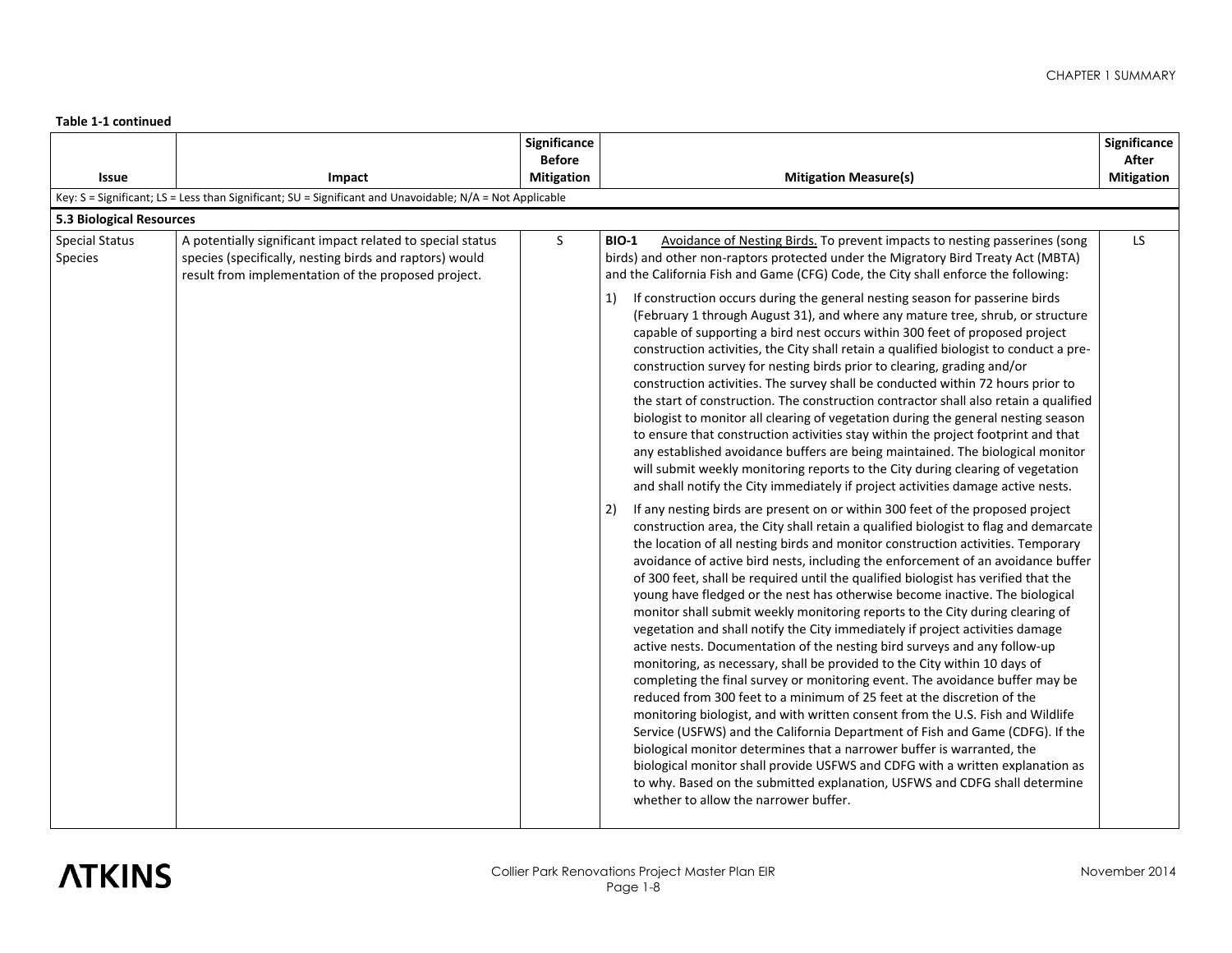|                                          |                                                                                                                    | Significance<br><b>Before</b> |                                                                                                                                                                                                                                                                                                                                                                                                                                                                                                                                                                                                                                                                                                                                                                                                                                                                                                                                                                                                                                                                                                                                                                                                                                                                                                                                                                                                                                                                                                                                                                                                                                                                                                                                                                                                                                                                                                                                                                                                                                                                                                                                                                                                                                                                                                                                                                                                                                                                                                                                | Significance<br>After |
|------------------------------------------|--------------------------------------------------------------------------------------------------------------------|-------------------------------|--------------------------------------------------------------------------------------------------------------------------------------------------------------------------------------------------------------------------------------------------------------------------------------------------------------------------------------------------------------------------------------------------------------------------------------------------------------------------------------------------------------------------------------------------------------------------------------------------------------------------------------------------------------------------------------------------------------------------------------------------------------------------------------------------------------------------------------------------------------------------------------------------------------------------------------------------------------------------------------------------------------------------------------------------------------------------------------------------------------------------------------------------------------------------------------------------------------------------------------------------------------------------------------------------------------------------------------------------------------------------------------------------------------------------------------------------------------------------------------------------------------------------------------------------------------------------------------------------------------------------------------------------------------------------------------------------------------------------------------------------------------------------------------------------------------------------------------------------------------------------------------------------------------------------------------------------------------------------------------------------------------------------------------------------------------------------------------------------------------------------------------------------------------------------------------------------------------------------------------------------------------------------------------------------------------------------------------------------------------------------------------------------------------------------------------------------------------------------------------------------------------------------------|-----------------------|
| <b>Issue</b>                             | Impact<br>Key: S = Significant; LS = Less than Significant; SU = Significant and Unavoidable; N/A = Not Applicable | <b>Mitigation</b>             | <b>Mitigation Measure(s)</b>                                                                                                                                                                                                                                                                                                                                                                                                                                                                                                                                                                                                                                                                                                                                                                                                                                                                                                                                                                                                                                                                                                                                                                                                                                                                                                                                                                                                                                                                                                                                                                                                                                                                                                                                                                                                                                                                                                                                                                                                                                                                                                                                                                                                                                                                                                                                                                                                                                                                                                   | <b>Mitigation</b>     |
|                                          |                                                                                                                    |                               | <b>BIO-2</b><br>Avoidance of Nesting Raptors. To prevent impacts to nesting raptors<br>protected under the MBTA and CFG Code, the City shall enforce the following:<br>If construction occurs during the raptor nesting season (January 15 through July<br>1)<br>31), and where any mature tree or structure capable of supporting a raptor nest<br>occurs within 500 feet of proposed project construction activities, the City shall<br>retain a qualified biologist to conduct a pre-construction survey for nesting<br>raptors prior to clearing, grading and/or construction activities. The survey shall<br>be conducted within 72 hours prior to the start of construction. The construction<br>contractor shall also retain a qualified biologist to monitor all clearing of<br>vegetation during the raptor nesting season to ensure that construction<br>activities stay within the project footprint and that an established avoidance<br>buffers are being maintained. The biological monitor will submit weekly<br>monitoring reports to the City during clearing of vegetation and shall notify the<br>City immediately if project activities damage active nests.<br>If any nesting raptors are present on or within 500 feet of the proposed project<br>2)<br>construction area, the City shall retain a qualified biologist to flag and demarcate<br>the location of all nesting raptors and monitor construction activities. Temporary<br>avoidance of active raptor nests, including the enforcement of an avoidance<br>buffer of 500 feet, shall be required until the qualified biologist has verified that<br>the young have fledged or the nest has otherwise become inactive. The<br>biological monitor shall submit weekly monitoring reports to the City during<br>clearing of vegetation and shall notify the City immediately if project activities<br>damage active nests. Documentation of the raptor surveys and any follow-up<br>monitoring, as necessary, shall be provided to the City within 10 days of<br>completing the final survey or monitoring event. The avoidance buffer may be<br>reduced at the discretion of the monitoring biologist and with written consent<br>from the USFWS and CDFG. If the biological monitor determines that a narrower<br>buffer is warranted, the biological monitor shall provide USFWS and CDFG with a<br>written explanation as to why. Based on the submitted explanation, USFWS and<br>CDFG shall determine whether to allow the narrower buffer. |                       |
| Sensitive Natural<br>Communities         | No riparian habitat or other sensitive natural communities<br>exist within the project site.                       | <b>LS</b>                     | No mitigation required.                                                                                                                                                                                                                                                                                                                                                                                                                                                                                                                                                                                                                                                                                                                                                                                                                                                                                                                                                                                                                                                                                                                                                                                                                                                                                                                                                                                                                                                                                                                                                                                                                                                                                                                                                                                                                                                                                                                                                                                                                                                                                                                                                                                                                                                                                                                                                                                                                                                                                                        | N/A                   |
| Jurisdictional<br>Waters and<br>Wetlands | No jurisdictional waters and wetlands exist within the<br>project site.                                            | LS                            | No mitigation required.                                                                                                                                                                                                                                                                                                                                                                                                                                                                                                                                                                                                                                                                                                                                                                                                                                                                                                                                                                                                                                                                                                                                                                                                                                                                                                                                                                                                                                                                                                                                                                                                                                                                                                                                                                                                                                                                                                                                                                                                                                                                                                                                                                                                                                                                                                                                                                                                                                                                                                        | N/A                   |

# **ATKINS**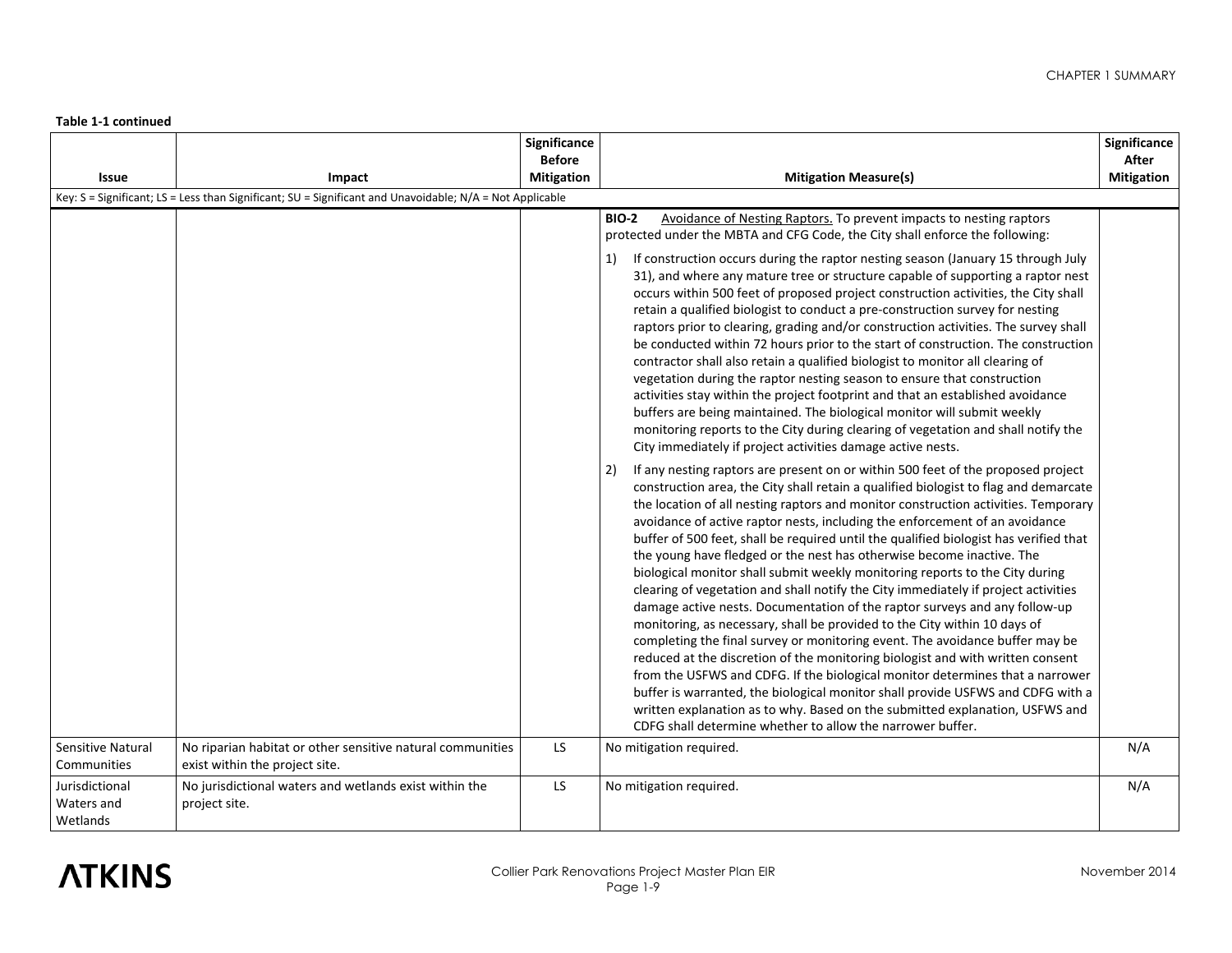|                                                                         |                                                                                                                                                                                                                                                                                                                                                                                                                             | Significance<br><b>Before</b> |                                                                                                                                                                                                                                                                                                                                                                                                                                                                                                                                                                                                                                                                                                                                                                                                                                                                                                                                                                                                                                                                                                                                                                                                                                                 | Significance<br>After |
|-------------------------------------------------------------------------|-----------------------------------------------------------------------------------------------------------------------------------------------------------------------------------------------------------------------------------------------------------------------------------------------------------------------------------------------------------------------------------------------------------------------------|-------------------------------|-------------------------------------------------------------------------------------------------------------------------------------------------------------------------------------------------------------------------------------------------------------------------------------------------------------------------------------------------------------------------------------------------------------------------------------------------------------------------------------------------------------------------------------------------------------------------------------------------------------------------------------------------------------------------------------------------------------------------------------------------------------------------------------------------------------------------------------------------------------------------------------------------------------------------------------------------------------------------------------------------------------------------------------------------------------------------------------------------------------------------------------------------------------------------------------------------------------------------------------------------|-----------------------|
| <b>Issue</b>                                                            | Impact                                                                                                                                                                                                                                                                                                                                                                                                                      | <b>Mitigation</b>             | <b>Mitigation Measure(s)</b>                                                                                                                                                                                                                                                                                                                                                                                                                                                                                                                                                                                                                                                                                                                                                                                                                                                                                                                                                                                                                                                                                                                                                                                                                    | <b>Mitigation</b>     |
| Wildlife Corridors,<br>Linkages, and<br><b>Nursery Sites</b>            | Key: S = Significant; LS = Less than Significant; SU = Significant and Unavoidable; N/A = Not Applicable<br>The project site does not function independently or<br>contribute to the assembly of any wildlife corridors,<br>linkages, or nursery sites.                                                                                                                                                                     | <b>LS</b>                     | No mitigation required.                                                                                                                                                                                                                                                                                                                                                                                                                                                                                                                                                                                                                                                                                                                                                                                                                                                                                                                                                                                                                                                                                                                                                                                                                         | N/A                   |
| Biological<br>Resources<br><b>Protection Policies</b><br>and Ordinances | New trees would be planted in accordance with the City's<br>Tree Policy Manual, which provides a reference for<br>existing guidelines, policies, and standards for the<br>planting, care, preservation, maintenance, and<br>replacement of trees. The proposed project would not<br>conflict with any local policies or ordinances protecting<br>biological resources.                                                      | LS.                           | No mitigation required.                                                                                                                                                                                                                                                                                                                                                                                                                                                                                                                                                                                                                                                                                                                                                                                                                                                                                                                                                                                                                                                                                                                                                                                                                         | N/A                   |
| <b>Adopted Habitat</b><br><b>Conservation Plan</b>                      | The project site does not function independently or<br>contribute to the assembly of any wildlife corridors,<br>linkages, or nursery sites, including any Multiple Species<br>Conservation Program (MSCP) core biological resource<br>areas or linkages. The proposed project would not conflict<br>with the provisions of the adopted La Mesa Subarea<br>Habitat Conservation Plan/Natural Community<br>Conservation Plan. | LS.                           | No mitigation required.                                                                                                                                                                                                                                                                                                                                                                                                                                                                                                                                                                                                                                                                                                                                                                                                                                                                                                                                                                                                                                                                                                                                                                                                                         | N/A                   |
| <b>5.4 Cultural Resources</b>                                           |                                                                                                                                                                                                                                                                                                                                                                                                                             |                               |                                                                                                                                                                                                                                                                                                                                                                                                                                                                                                                                                                                                                                                                                                                                                                                                                                                                                                                                                                                                                                                                                                                                                                                                                                                 |                       |
| <b>Historical Resources</b>                                             | A significant impact related to historical resources<br>(contributing structures and landscape features of the<br>specifically, the Collier Park district, including the Spring<br>House and other contributing features) would result from<br>implementation of the proposed project.                                                                                                                                      | S                             | $CUL-1$<br>Historic American Landscape Survey. Historic American Landscape Survey<br>(HALS) Level II documentation of the Collier Park district (including all the Spring<br>House and other contributing structures and landscape features) shall occur prior to<br>the start of construction activities for any phase of the proposed project. The HALS<br>Level II documentation shall be prepared by a registered landscape historian in<br>accordance with the Secretary of Interior's Standards and Guidelines for Architectural<br>and Engineering Documentation and the National Park Service's HALS Guidelines. In<br>conformity with the HALS Level II standards, the documentation package shall include<br>the following three elements: 1) a narrative historical report; 2) large-format<br>photographic documentation; and 3) reproduction of select existing drawings.<br>CUL-2<br>Preservation Measures. The City shall implement all of the following two<br>preservation measures:<br>Retention-Preservation of the undamaged portions of the original roof frame<br>1)<br>and tiles in the reconstruction of the drinking fountain.<br>2) Retention of natural landscape features, such as the natural terrain, topography, | LS.                   |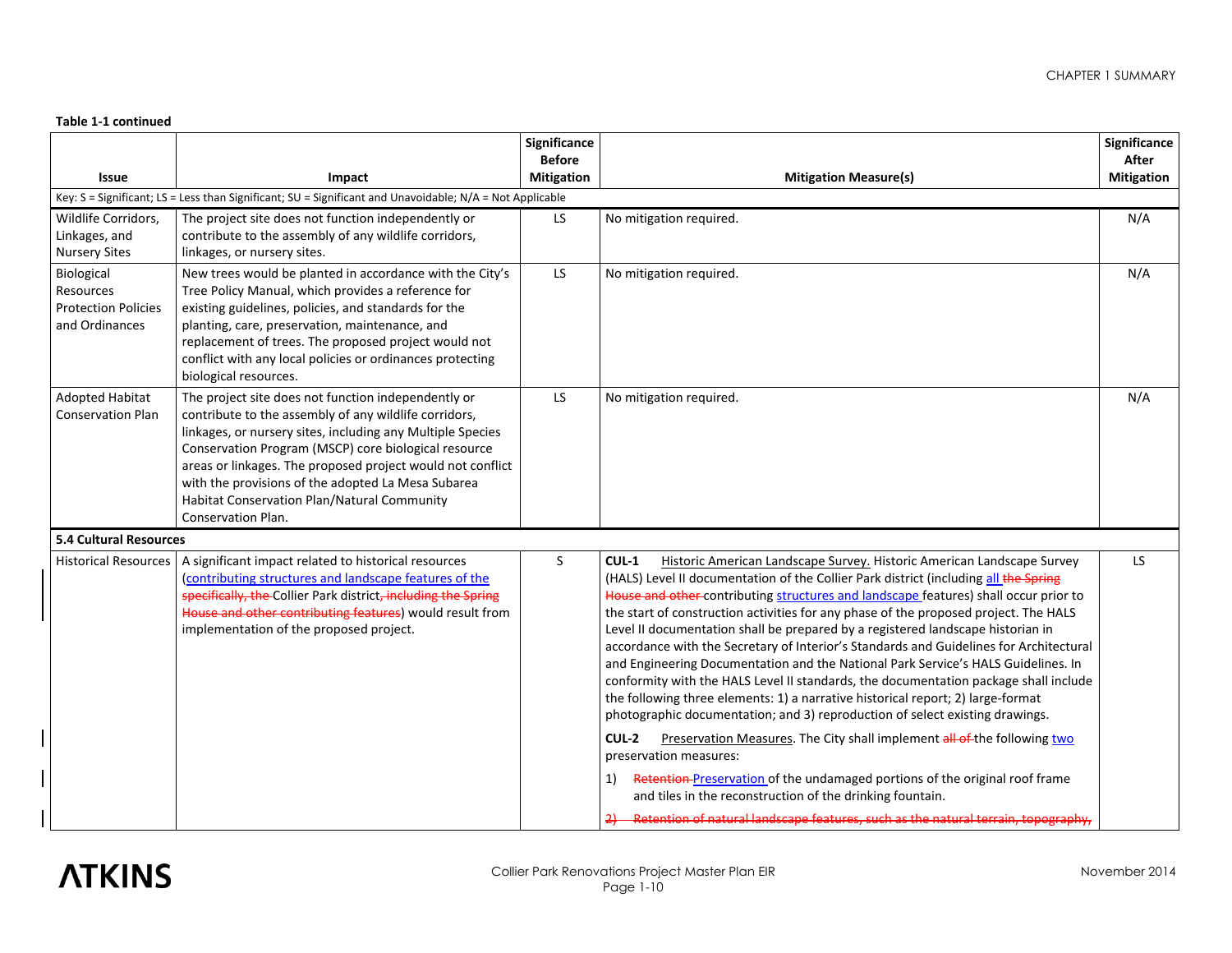| Issue                       | Impact                                                                                                                    | Significance<br><b>Before</b><br><b>Mitigation</b> | <b>Mitigation Measure(s)</b>                                                                                                                                                                                                                                                                                                                                                                                                                                                                                                                                                                                                                                                                                                                                                                                                                                                                                                                                                                                                                           | Significance<br>After<br><b>Mitigation</b> |
|-----------------------------|---------------------------------------------------------------------------------------------------------------------------|----------------------------------------------------|--------------------------------------------------------------------------------------------------------------------------------------------------------------------------------------------------------------------------------------------------------------------------------------------------------------------------------------------------------------------------------------------------------------------------------------------------------------------------------------------------------------------------------------------------------------------------------------------------------------------------------------------------------------------------------------------------------------------------------------------------------------------------------------------------------------------------------------------------------------------------------------------------------------------------------------------------------------------------------------------------------------------------------------------------------|--------------------------------------------|
|                             | Key: $S =$ Significant; LS = Less than Significant; SU = Significant and Unavoidable; N/A = Not Applicable                |                                                    | old-growth trees, and plantings undertaken by the local community (including<br>succulents in the History Hill area), and incorporation thereof into the project<br>design.                                                                                                                                                                                                                                                                                                                                                                                                                                                                                                                                                                                                                                                                                                                                                                                                                                                                            |                                            |
|                             |                                                                                                                           |                                                    | $\frac{3}{2}$ ) Placement of interpretive signage throughout the park that conveys a brief<br>history of Collier Park, its role and historical significance in the development of<br>the City of La Mesa, and historical significance. At a minimum, signs shall be<br>placed at the Spring House, current and new-locations of the drinking fountain,<br>former location of the stone bridge and tennis court, water feature east of the<br>Spring House, and in the general locale of the Panhandle and History Hill areas.<br>Interpretive signage shall include historic photographs of the Collier Park district.<br>Signs that include historic photographs shall be placed at a vantage point that<br>provides direct observation of the view depicted.<br>Conduct oral history interviews with individuals identified in concert with the La<br>Mesa Historical Society that have an association with Collier Park, such as<br>descendants of Colonel David C. Collier and members of the Spring House<br>Garden Club.                         |                                            |
| Archaeological<br>Resources | Ground-disturbing construction activities could result in<br>impact to unknown archaeological resources, if<br>uncovered. | S                                                  | $CUL-3$<br>Archaeological and Native American Monitoring. An archaeological monitor<br>and Native American monitor shall be present during all ground-disturbing activities<br>in previously undisturbed soils. If an artifact is encountered, all operations in the area<br>where the artifact was found shall be suspended immediately, the City shall be<br>notified, and a qualified archaeologist and/or Native American monitor shall be<br>retained by the City to evaluate the significance of the find; to salvage, record, clean,<br>and curate significant artifact(s); and to document the find in accordance with<br>current professional archaeological standards. Within 30 days of completion of<br>ground-disturbing activities, either a letter signed by the archaeological and Native<br>American monitors stating that no artifacts were found or, if artifacts were found, a<br>report prepared by the qualified archaeologist and Native American monitor<br>documenting the mitigation program shall be submitted to the City. | LS.                                        |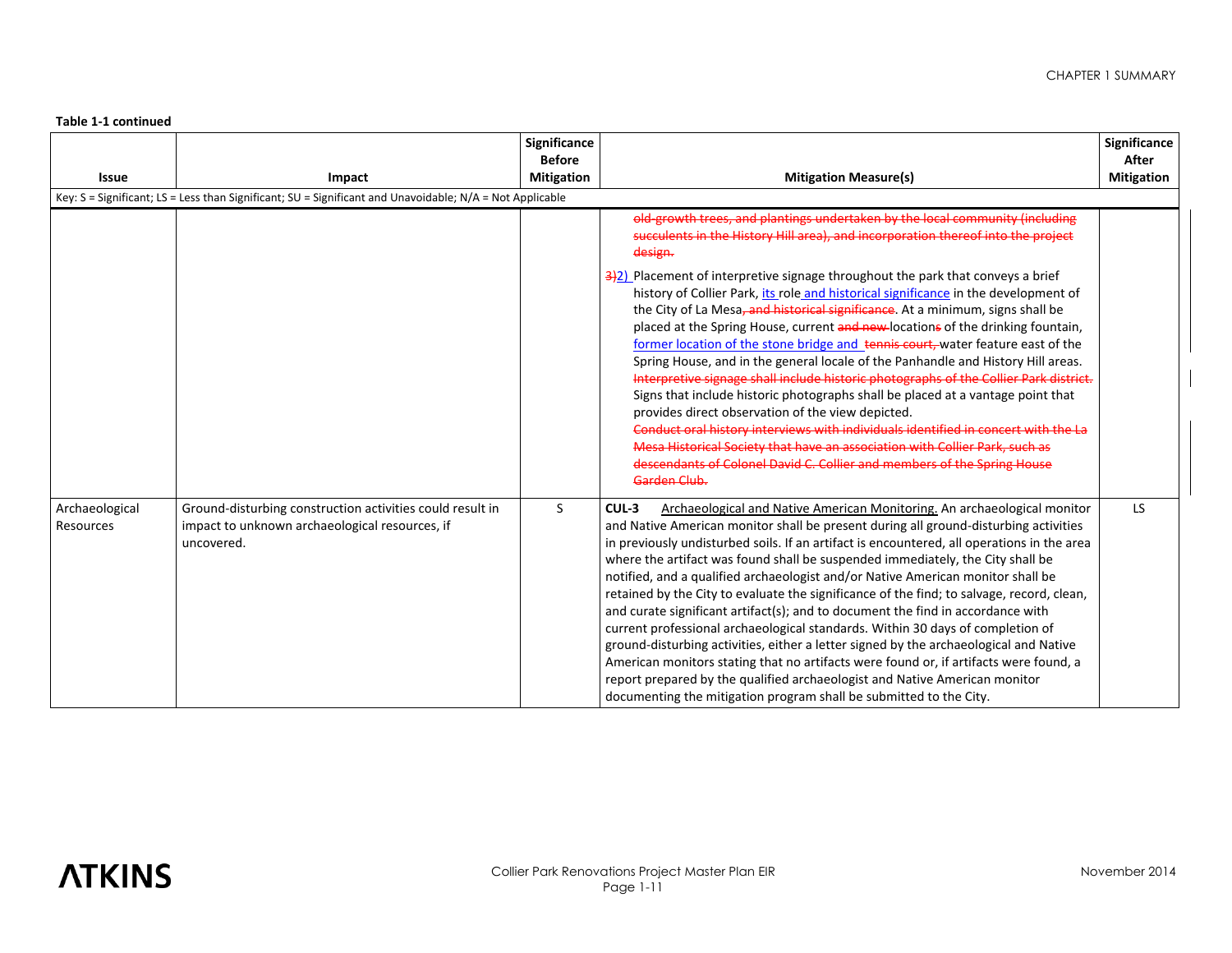|                                         |                                                                                                                                                                                                                                                                                                                                                                                                        | Significance<br><b>Before</b> |                                                                                                                                                                                                                                                                                                                                                                                                                                                                                                                                                                                                                                                                                                                                                                                                                                                                                                                                                                                                     | Significance<br>After |
|-----------------------------------------|--------------------------------------------------------------------------------------------------------------------------------------------------------------------------------------------------------------------------------------------------------------------------------------------------------------------------------------------------------------------------------------------------------|-------------------------------|-----------------------------------------------------------------------------------------------------------------------------------------------------------------------------------------------------------------------------------------------------------------------------------------------------------------------------------------------------------------------------------------------------------------------------------------------------------------------------------------------------------------------------------------------------------------------------------------------------------------------------------------------------------------------------------------------------------------------------------------------------------------------------------------------------------------------------------------------------------------------------------------------------------------------------------------------------------------------------------------------------|-----------------------|
| Issue                                   | Impact                                                                                                                                                                                                                                                                                                                                                                                                 | <b>Mitigation</b>             | <b>Mitigation Measure(s)</b>                                                                                                                                                                                                                                                                                                                                                                                                                                                                                                                                                                                                                                                                                                                                                                                                                                                                                                                                                                        | <b>Mitigation</b>     |
|                                         | Key: S = Significant; LS = Less than Significant; SU = Significant and Unavoidable; N/A = Not Applicable                                                                                                                                                                                                                                                                                               |                               |                                                                                                                                                                                                                                                                                                                                                                                                                                                                                                                                                                                                                                                                                                                                                                                                                                                                                                                                                                                                     |                       |
| Paleontological<br>Resources            | Ground-disturbing construction activities could result in<br>impact to unknown paleontological resources, if<br>uncovered.                                                                                                                                                                                                                                                                             | <sub>S</sub>                  | CUL-4<br>Paleontological Monitoring. A paleontological monitor shall be present<br>during all initial cutting, grading, or excavation of previously undisturbed substratum.<br>If a fossil of greater than 12 inches in any dimension (including circumference) is<br>encountered, all operations in the area where the fossil was found shall be<br>suspended immediately, the City shall be notified, and a qualified paleontologist shall<br>be retained by the City to evaluate the significance of the find; to salvage, record,<br>clean, and curate significant fossil(s); and to document the find in accordance with<br>current professional paleontological standards. Within 30 days of completion of<br>ground-disturbing activities, either a letter signed by the paleontological monitor<br>stating that no fossils were found or, if fossils were found, a report prepared by the<br>qualified paleontologist documenting the mitigation program shall be submitted to<br>the City. | LS.                   |
| Human Remains                           | Compliance with California Health and Safety Code<br>Section 7050.5 and California Public Resources Code<br>Section 5097.98 in the unlikely event that human remains<br>are encountered during construction would prevent<br>significant impacts.                                                                                                                                                      | LS.                           | No mitigation required.                                                                                                                                                                                                                                                                                                                                                                                                                                                                                                                                                                                                                                                                                                                                                                                                                                                                                                                                                                             | N/A                   |
| 5.5 Geology and Soils                   |                                                                                                                                                                                                                                                                                                                                                                                                        |                               |                                                                                                                                                                                                                                                                                                                                                                                                                                                                                                                                                                                                                                                                                                                                                                                                                                                                                                                                                                                                     |                       |
| Seismic Hazards                         | It is unlikely that implementation of the proposed project<br>would expose people or structures to substantial adverse<br>effects involving rupture of a known fault, liquefaction, or<br>landslides. Implementation of the proposed project would<br>reduce the potential hazard from ground shaking by<br>replacing the dilapidated Spring House with the<br>structurally sound interpretive center. | LS.                           | No mitigation required.                                                                                                                                                                                                                                                                                                                                                                                                                                                                                                                                                                                                                                                                                                                                                                                                                                                                                                                                                                             | N/A                   |
| Soil Erosion and<br><b>Topsoil Loss</b> | With implementation of the dust control measures and<br>construction best management practices (BMPs), the<br>proposed project would not result in substantial erosion<br>or loss of topsoil.                                                                                                                                                                                                          | <b>LS</b>                     | No mitigation required.                                                                                                                                                                                                                                                                                                                                                                                                                                                                                                                                                                                                                                                                                                                                                                                                                                                                                                                                                                             | N/A                   |
| <b>Unstable Soils</b>                   | Unstable soils potentially occur on the project site.                                                                                                                                                                                                                                                                                                                                                  | <sub>S</sub>                  | Preliminary Grading Recommendations. Remedial grading of the project<br>GEO-1<br>site shall be conducted in accordance with the following preliminary grading<br>recommendations, as provided in the Preliminary Geotechnical Investigation (Geocon<br>Incorporated 2010):<br>A pre-construction conference with the owner, contractor, civil engineer, and<br>1)<br>soil engineer in attendance shall be held at the site prior to the beginning of                                                                                                                                                                                                                                                                                                                                                                                                                                                                                                                                                | <b>LS</b>             |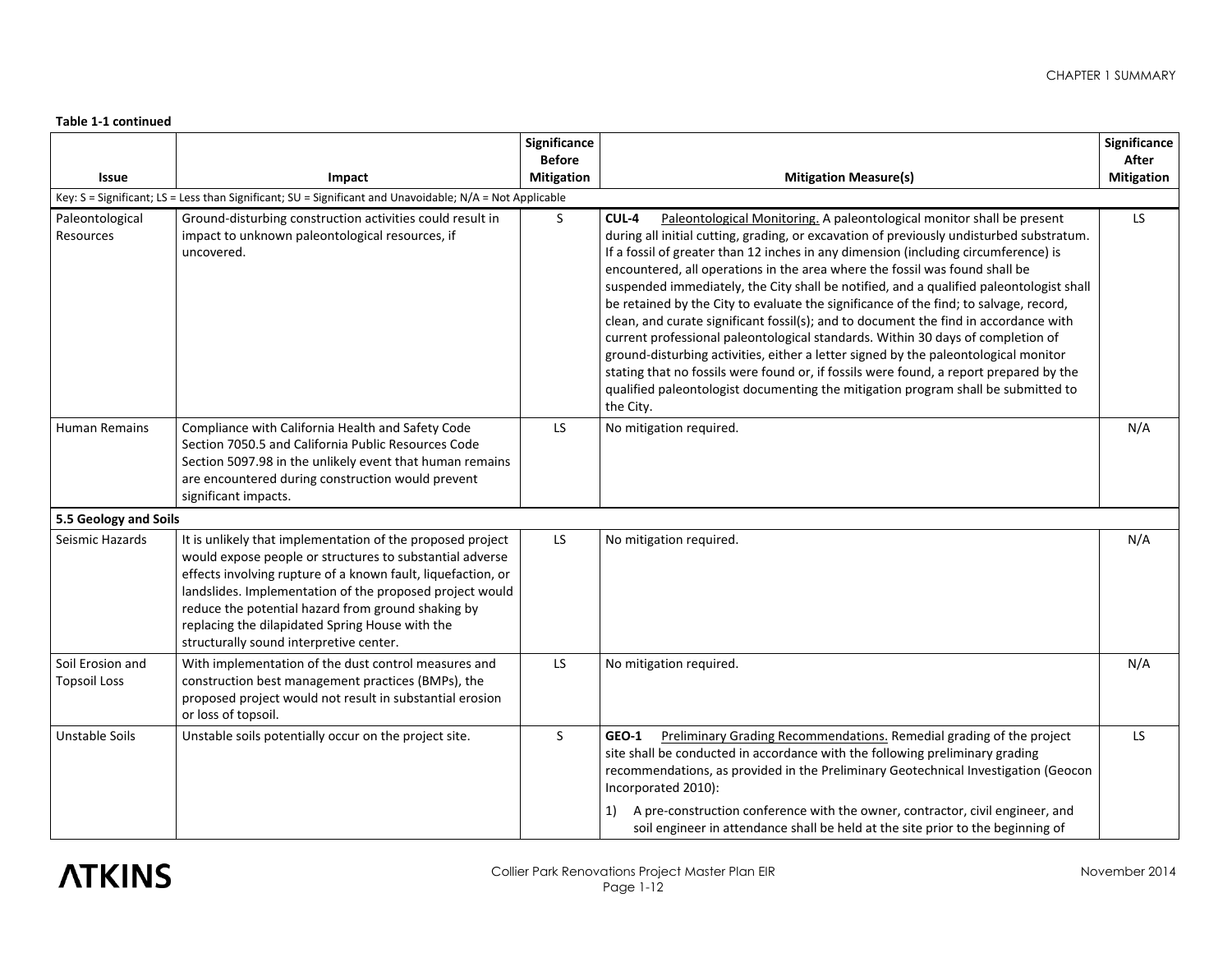|       |                                                                                                          | Significance<br><b>Before</b> |                                                                                                                                                                                                                                                                                                                                                                                                                                                                                                                                                                                                                      | Significance<br>After |
|-------|----------------------------------------------------------------------------------------------------------|-------------------------------|----------------------------------------------------------------------------------------------------------------------------------------------------------------------------------------------------------------------------------------------------------------------------------------------------------------------------------------------------------------------------------------------------------------------------------------------------------------------------------------------------------------------------------------------------------------------------------------------------------------------|-----------------------|
| Issue | Impact                                                                                                   | <b>Mitigation</b>             | <b>Mitigation Measure(s)</b>                                                                                                                                                                                                                                                                                                                                                                                                                                                                                                                                                                                         | <b>Mitigation</b>     |
|       | Key: S = Significant; LS = Less than Significant; SU = Significant and Unavoidable; N/A = Not Applicable |                               |                                                                                                                                                                                                                                                                                                                                                                                                                                                                                                                                                                                                                      |                       |
|       |                                                                                                          |                               | grading operations. Special soil handling requirements shall be discussed at that<br>time.                                                                                                                                                                                                                                                                                                                                                                                                                                                                                                                           |                       |
|       |                                                                                                          |                               | 2)<br>Earthwork shall be observed and compacted fill shall be tested by a geotechnical<br>engineering consultant.                                                                                                                                                                                                                                                                                                                                                                                                                                                                                                    |                       |
|       |                                                                                                          |                               | Grading of the site shall commence with the removal of existing improvements<br>3)<br>from the areas to be graded. Deleterious debris and unacceptable contaminated<br>soil (if encountered) shall be exported from the site and shall not be mixed with<br>the fill soil. Existing underground improvements within the proposed building<br>areas shall be removed and the resulting depressions properly backfilled in<br>accordance with the procedures described in the recommended grading<br>specifications (refer to Appendix C of the Preliminary Geotechnical Investigation<br>[Geocon Incorporated 2010]). |                       |
|       |                                                                                                          |                               | Topsoil and highly weathered or decomposed formational rock material (if<br>4)<br>encountered) shall be removed to expose firm formational rock materials. The<br>actual depth of removal shall be evaluated by a geotechnical engineering<br>consultant during the grading operations. In addition, the existing formational<br>rock material shall be undercut at least three feet and replaced with compacted<br>fill. The undercuts shall facilitate trenching/landscaping at the planned finish<br>grade.                                                                                                       |                       |
|       |                                                                                                          |                               | Roadways and utility areas underlain by hard rock units at grade shall be<br>5)<br>undercut a minimum of eight feet for the areas inside of the public right-of-way<br>(including joint utility structures and sidewalk areas). The undercut zone shall<br>include the areas within one foot of the lowest utility or drain line.                                                                                                                                                                                                                                                                                    |                       |
|       |                                                                                                          |                               | The existing upper four feet of undocumented fill within the area of planned<br>6)<br>structures or flatwork improvements shall be removed and replaced with<br>compacted fill. The actual depth of removal shall be evaluated by a geotechnical<br>engineering consultant during grading operations. A deeper removal may be<br>determined subsequent to performing the supplemental geotechnical<br>investigation. Prior to the placement of compacted fill, the exposed ground<br>surface shall be scarified where possible, moisture conditioned as necessary,<br>and properly compacted.                        |                       |
|       |                                                                                                          |                               | The bottom of the excavations shall be scarified to a depth of at least eight<br>inches where possible, moisture conditioned as necessary, and properly<br>compacted. To the extent practical, excavated soils with an Expansion Index                                                                                                                                                                                                                                                                                                                                                                               |                       |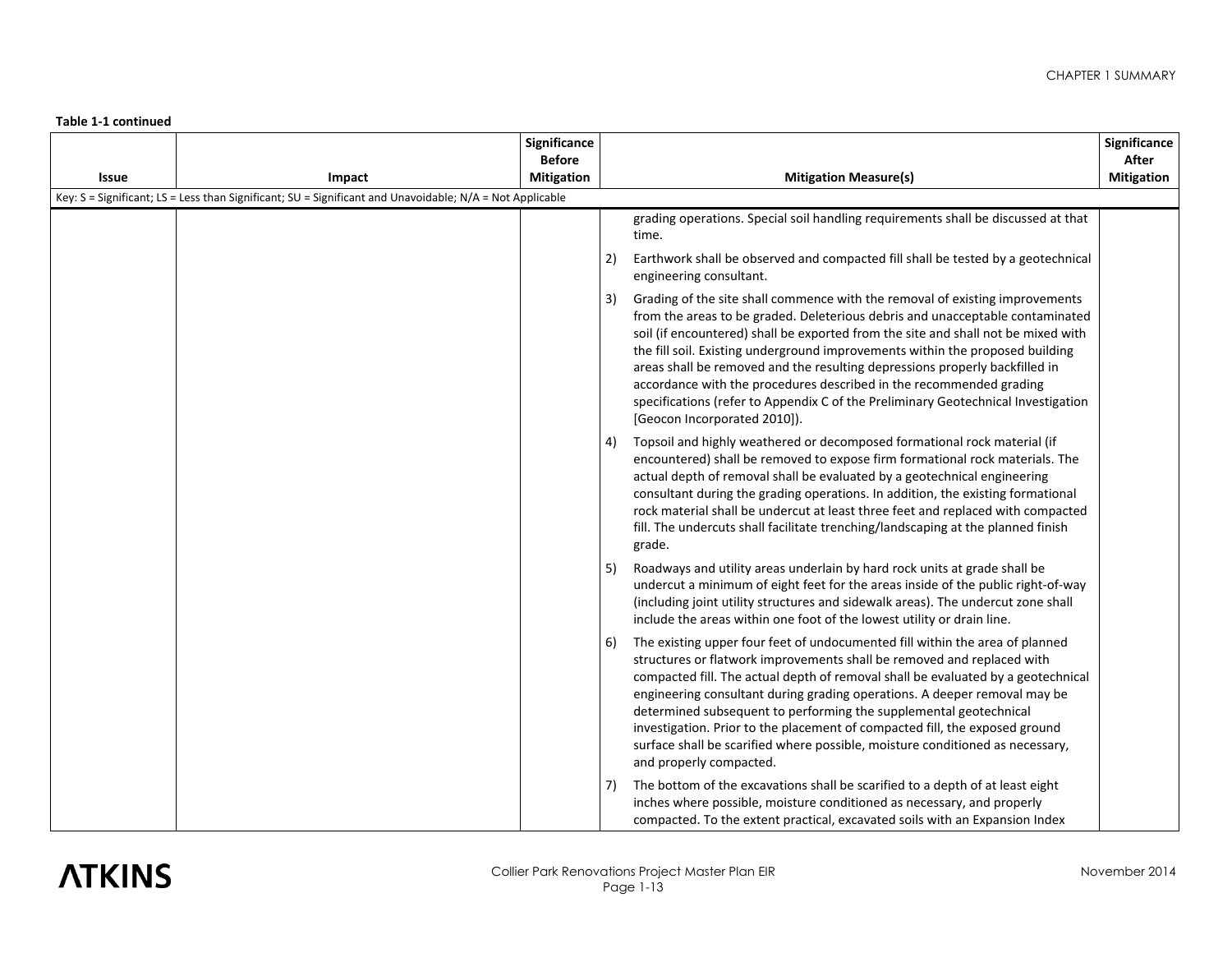|                        |                                                                                                          | Significance<br><b>Before</b> |                                                                                                                                                                                                                                                                                                                                                                                                                                                                                                                                                                                                                                                                                                                         | Significance<br>After |
|------------------------|----------------------------------------------------------------------------------------------------------|-------------------------------|-------------------------------------------------------------------------------------------------------------------------------------------------------------------------------------------------------------------------------------------------------------------------------------------------------------------------------------------------------------------------------------------------------------------------------------------------------------------------------------------------------------------------------------------------------------------------------------------------------------------------------------------------------------------------------------------------------------------------|-----------------------|
| Issue                  | Impact                                                                                                   | <b>Mitigation</b>             | <b>Mitigation Measure(s)</b>                                                                                                                                                                                                                                                                                                                                                                                                                                                                                                                                                                                                                                                                                            | <b>Mitigation</b>     |
|                        | Key: S = Significant; LS = Less than Significant; SU = Significant and Unavoidable; N/A = Not Applicable |                               |                                                                                                                                                                                                                                                                                                                                                                                                                                                                                                                                                                                                                                                                                                                         |                       |
|                        |                                                                                                          |                               | greater than 50 shall be kept at least three to four feet below finish grades in<br>areas of structural fill. Sheet-graded pads shall be capped with at least six feet of<br>low expansive soil to accommodate minor regarding.                                                                                                                                                                                                                                                                                                                                                                                                                                                                                         |                       |
|                        |                                                                                                          |                               | If the remedial grading is limited due to the presence of utility lines or boundary<br>8)<br>conditions, partial removal and recompaction along with other corrective<br>measures shall be implemented to accommodate the potential settlement. A<br>geotechnical engineering consultant shall be contacted if this issue exists.                                                                                                                                                                                                                                                                                                                                                                                       |                       |
|                        |                                                                                                          |                               | The site shall be brought to final grade elevations with structural fill. Excavated<br>9)<br>soil generally free of deleterious debris shall be placed as fill and compacted in<br>layers to the design finish grade elevations. Fill and backfill soil shall be placed in<br>horizontal loose layers approximately six to eight inches thick, moisture<br>conditioned as necessary, and compacted to a dry density of at least 90 percent<br>of the laboratory maximum dry density near to slightly above optimum moisture<br>content as determined by ASTM D 1557. Rock greater than one foot in<br>maximum dimension shall not be placed within three feet of finish grades or one<br>foot of the deepest utilities. |                       |
|                        |                                                                                                          |                               | Import fill shall consist of granular material with a "very low" to "low" expansion<br>10)<br>potential (Expansion Index of 50 or less) free of deleterious material or stones<br>larger than three inches and shall be properly compacted as described in the<br>recommended grading specifications (refer to Appendix C of the Preliminary<br>Geotechnical Investigation [Geocon Incorporated 2010]). A geotechnical<br>engineering consultant shall be notified of the import soil source and authorized<br>to perform laboratory testing of import soil prior to its arrival at the site to<br>evaluate its suitability as fill material.                                                                           |                       |
|                        |                                                                                                          |                               | GEO-2 Design Level Geotechnical Investigation. Prior to the approval of the<br>grading permit for each phase of the project, a design-level geotechnical investigation<br>pursuant to Section J104 of the California Building Code shall be conducted by a<br>qualified geotechnical consultant based on project grading plans. The geotechnical<br>investigation shall include laboratory testing of onsite soils. If necessary, the<br>geotechnical consultant shall identify and recommend more detailed grading<br>recommendations to be implemented during grading of the project site. Any<br>recommendations made by the geotechnical consultant shall be incorporated into<br>the final grading plans.          |                       |
| <b>Expansive Soils</b> | Expansive soils potentially occur on the project site.                                                   | S                             | Implementation of mitigation measures GEO-1 and GEO-2 (described above) would<br>reduce this impact to below a level of significance.                                                                                                                                                                                                                                                                                                                                                                                                                                                                                                                                                                                   | LS                    |

# **ATKINS**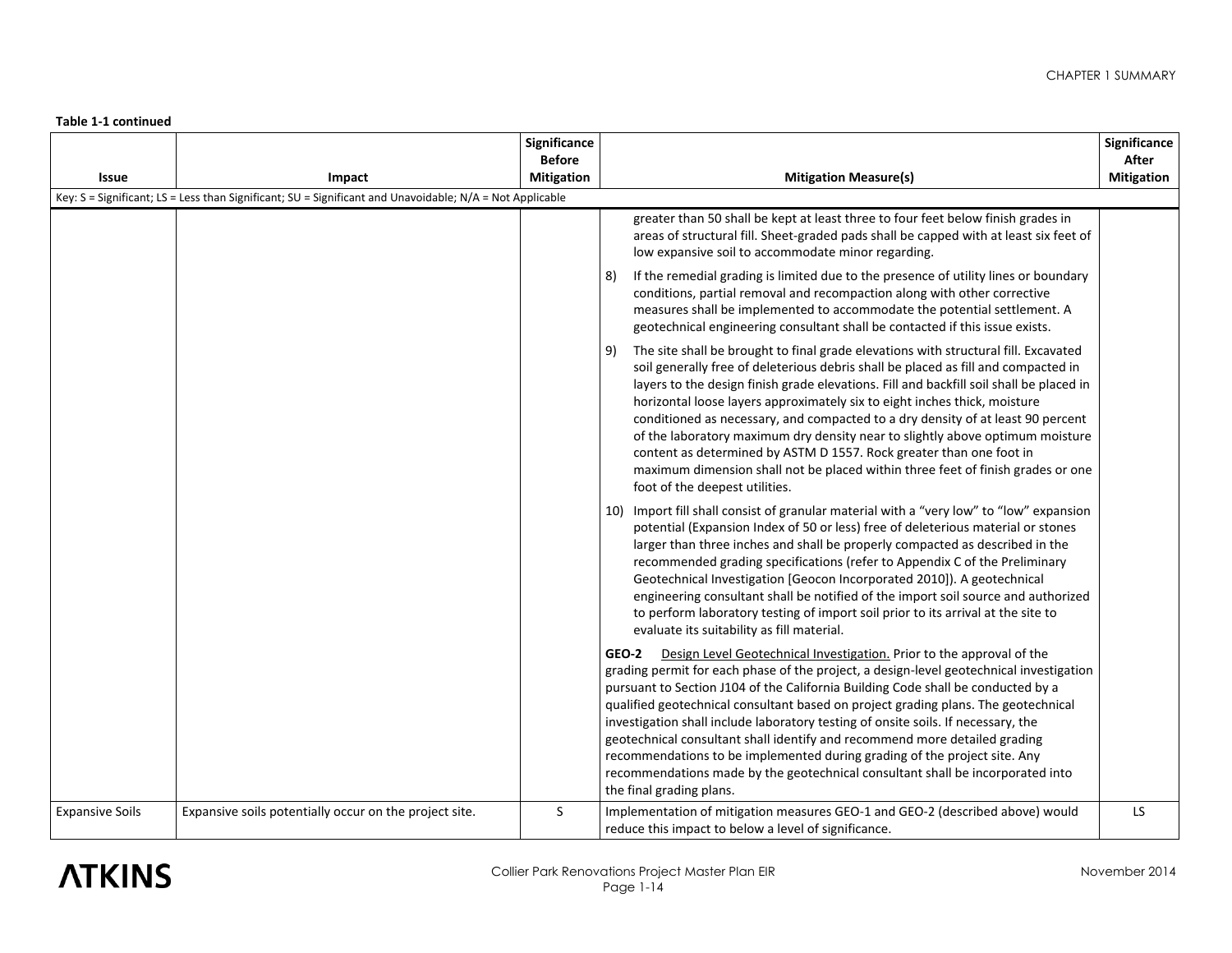|                                       |                                                                                                                    | Significance<br><b>Before</b> |                              | Significance<br>After |
|---------------------------------------|--------------------------------------------------------------------------------------------------------------------|-------------------------------|------------------------------|-----------------------|
| Issue                                 | Impact                                                                                                             | <b>Mitigation</b>             | <b>Mitigation Measure(s)</b> | <b>Mitigation</b>     |
|                                       | Key: S = Significant; LS = Less than Significant; SU = Significant and Unavoidable; N/A = Not Applicable           |                               |                              |                       |
| 5.6 Greenhouse Gas Emissions          |                                                                                                                    |                               |                              |                       |
| Direct and Indirect                   | Implementation of the proposed project would not                                                                   | <b>LS</b>                     | No mitigation required.      | N/A                   |
| <b>Generation of GHG</b><br>Emissions | generate greenhouse gas (GHG) emissions that would<br>have a significant impact on the environmental.              |                               |                              |                       |
|                                       |                                                                                                                    |                               |                              |                       |
| Applicable GHG<br>Emissions           | Implementation of the proposed project would not<br>generate GHG emissions that would conflict with an             | LS                            | No mitigation required.      | N/A                   |
| Reduction Plan,                       | applicable plan, policy, or regulation.                                                                            |                               |                              |                       |
| Policy, or                            |                                                                                                                    |                               |                              |                       |
| Regulation                            |                                                                                                                    |                               |                              |                       |
| 5.7 Hazards and Hazardous Materials   |                                                                                                                    |                               |                              |                       |
| Use and Release of                    | Compliance with all applicable regulations during                                                                  | LS                            | No mitigation required.      | N/A                   |
| Hazardous                             | construction and operation would reduce impacts to a                                                               |                               |                              |                       |
| Materials                             | less than significant level.                                                                                       |                               |                              |                       |
| Hazards to Schools                    | Use of common hazardous materials in accordance with                                                               | <b>LS</b>                     | No mitigation required.      | N/A                   |
|                                       | labeled instructions and compliance with all applicable                                                            |                               |                              |                       |
|                                       | federal, state, and local regulations related to the                                                               |                               |                              |                       |
|                                       | handling and storage of hazardous materials, including<br>California Department of Toxic Substances Control (DTSC) |                               |                              |                       |
|                                       | regulations and the California Fire Code, would prevent a                                                          |                               |                              |                       |
|                                       | significant hazard to nearby schools.                                                                              |                               |                              |                       |
| Hazardous                             | Due to the progress of remediation and the direction of                                                            | <b>LS</b>                     | No mitigation required.      | N/A                   |
| <b>Materials Sites</b>                | groundwater flow downstream to the south and away                                                                  |                               |                              |                       |
|                                       | from Collier Park, it is unlikely that contaminants from an                                                        |                               |                              |                       |
|                                       | existing leaking underground storage tank (LUST) cleanup                                                           |                               |                              |                       |
|                                       | site have migrated to the project site.                                                                            |                               |                              |                       |
| <b>Airports Safety</b>                | Implementation of the proposed project would not result                                                            | LS                            | No mitigation required.      | N/A                   |
| Hazards                               | in airport safety hazards for people residing or working in                                                        |                               |                              |                       |
|                                       | the project area.                                                                                                  |                               |                              |                       |
| Emergency                             | The proposed project would not impair an adopted                                                                   | LS                            | No mitigation required.      | N/A                   |
| Response and                          | emergency response or evacuation plan.                                                                             |                               |                              |                       |
| <b>Evacuation Plans</b>               |                                                                                                                    |                               |                              |                       |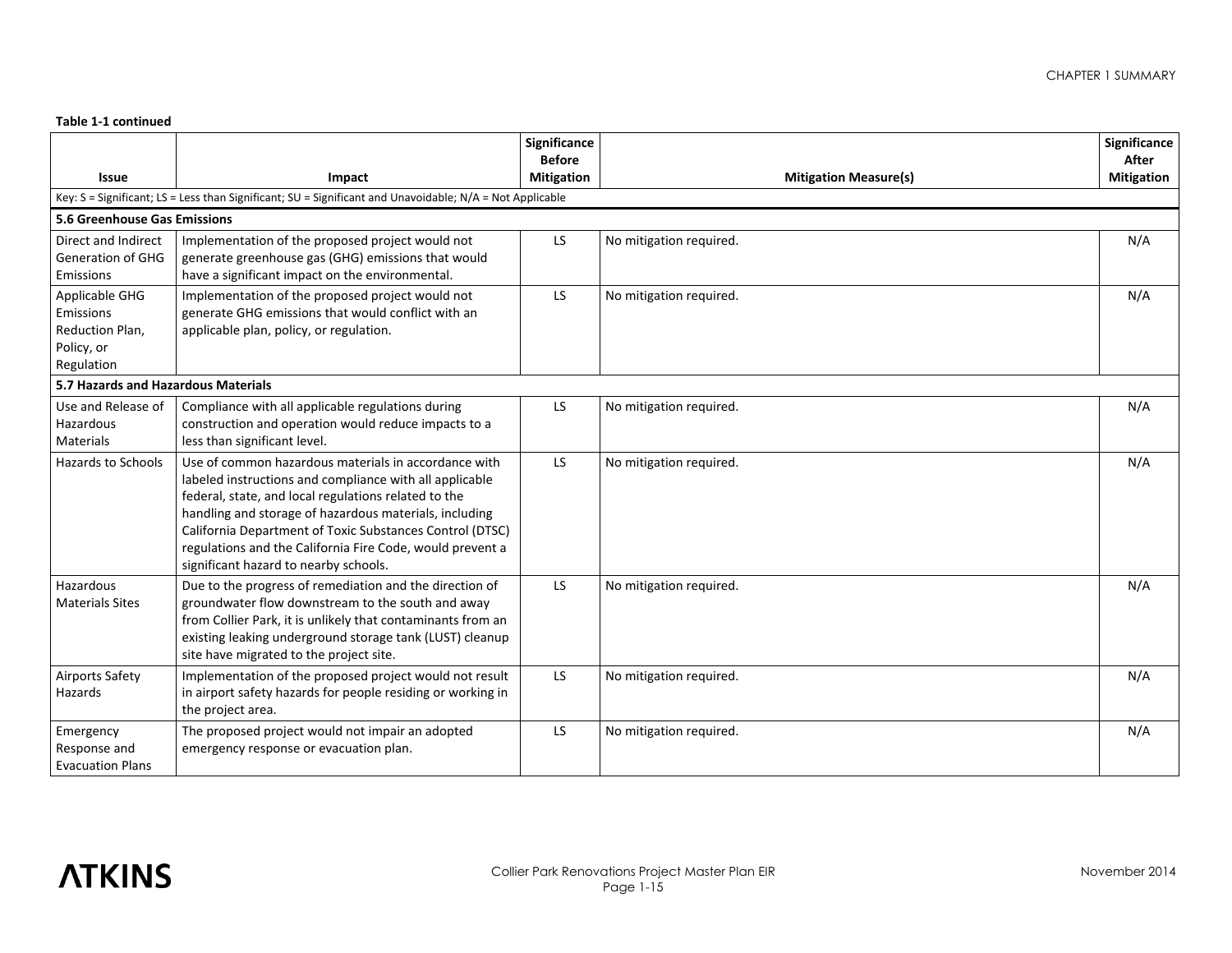| <b>Issue</b>                     | Impact                                                                                                                                                                                                                                                                                                                                                                                                                                                                                                                                                                                                                                                   | Significance<br><b>Before</b><br><b>Mitigation</b> | <b>Mitigation Measure(s)</b> | Significance<br>After<br><b>Mitigation</b> |
|----------------------------------|----------------------------------------------------------------------------------------------------------------------------------------------------------------------------------------------------------------------------------------------------------------------------------------------------------------------------------------------------------------------------------------------------------------------------------------------------------------------------------------------------------------------------------------------------------------------------------------------------------------------------------------------------------|----------------------------------------------------|------------------------------|--------------------------------------------|
|                                  | Key: $S =$ Significant; LS = Less than Significant; SU = Significant and Unavoidable; N/A = Not Applicable                                                                                                                                                                                                                                                                                                                                                                                                                                                                                                                                               |                                                    |                              |                                            |
| <b>Wildland Fires</b>            | Implementation of the proposed project would not<br>expose people or structures to a significant risk due to<br>wildland fire because the project site is not located in a<br>community considered at risk from wildland fire.                                                                                                                                                                                                                                                                                                                                                                                                                           | LS                                                 | No mitigation required.      | N/A                                        |
| 5.8 Hydrology and Water Quality  |                                                                                                                                                                                                                                                                                                                                                                                                                                                                                                                                                                                                                                                          |                                                    |                              |                                            |
| Water Quality<br>Degradation     | With compliance with applicable regulations, the<br>proposed project would not violate any water quality<br>standards or waste discharge requirements or otherwise<br>substantially degrade water quality and impacts related to<br>water quality.                                                                                                                                                                                                                                                                                                                                                                                                       | LS.                                                | No mitigation required.      | N/A                                        |
| Drainage<br>Alterations          | Implementation of construction BMPs would minimize<br>the potential for erosion and siltation and would control<br>surface runoff such that flooding does not occur and off-<br>site flow does not exceed the capacity of the City's storm<br>water drainage system. Construction BMPs would also<br>minimize the discharge of polluted runoff from the<br>project site. Following construction, off-site flow would be<br>minimal and would not exceed the capacity of the City's<br>storm water drainage system. Furthermore,<br>implementation of post-construction BMPs would<br>minimize the discharge of polluted runoff from the<br>project site. | LS                                                 | No mitigation required.      | N/A                                        |
| Flood Hazards                    | The proposed project would not place structures within a<br>100-year flood hazard area and would not expose people<br>or structures to a significant risk of loss, injury, or death<br>involving flooding.                                                                                                                                                                                                                                                                                                                                                                                                                                               | LS.                                                | No mitigation required.      | N/A                                        |
| Seiche, Tsunami,<br>and Mudflows | The proposed project would not result in inundation by a<br>seiche, tsunami, or mudflow because the project site is<br>not located in an area subject to seiche, tsunami, or<br>mudflow.                                                                                                                                                                                                                                                                                                                                                                                                                                                                 | LS                                                 | No mitigation required.      | N/A                                        |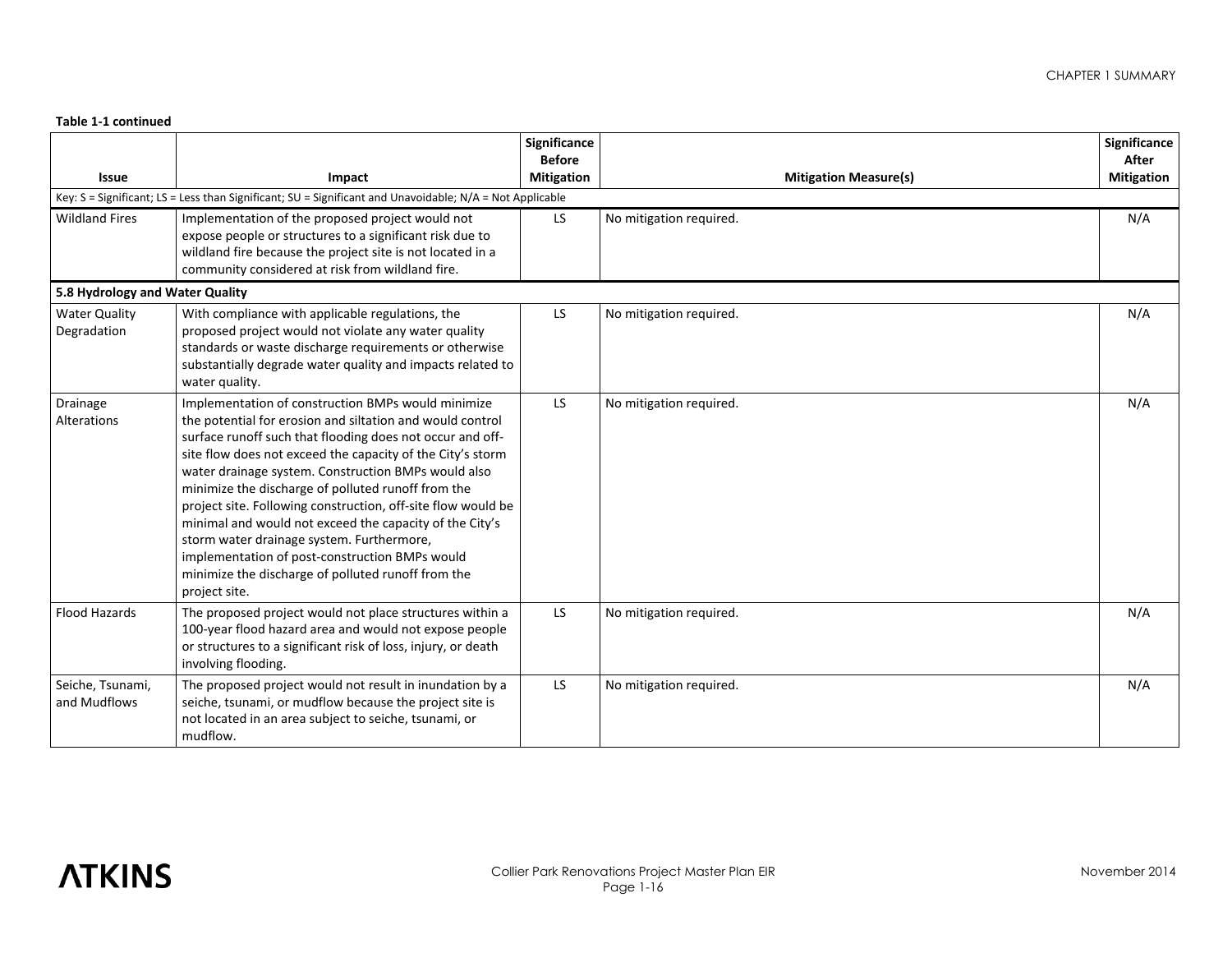|                                  |                                                                                                                                                                                                                                                            | Significance      |                                                                                                                                                                                                                                                                                                                                                                                                                                                                                                                                                                                                                                                                                                                                                                                                                                                                                                                                                                                                                                                                                                                                                                                                                                                                                                                                                                                                                                                                                                                                                                                                                                                                                                                                                                                                                                                                                                                                                                                                                                                                                                                                                                                                                                                                                                                         | Significance      |
|----------------------------------|------------------------------------------------------------------------------------------------------------------------------------------------------------------------------------------------------------------------------------------------------------|-------------------|-------------------------------------------------------------------------------------------------------------------------------------------------------------------------------------------------------------------------------------------------------------------------------------------------------------------------------------------------------------------------------------------------------------------------------------------------------------------------------------------------------------------------------------------------------------------------------------------------------------------------------------------------------------------------------------------------------------------------------------------------------------------------------------------------------------------------------------------------------------------------------------------------------------------------------------------------------------------------------------------------------------------------------------------------------------------------------------------------------------------------------------------------------------------------------------------------------------------------------------------------------------------------------------------------------------------------------------------------------------------------------------------------------------------------------------------------------------------------------------------------------------------------------------------------------------------------------------------------------------------------------------------------------------------------------------------------------------------------------------------------------------------------------------------------------------------------------------------------------------------------------------------------------------------------------------------------------------------------------------------------------------------------------------------------------------------------------------------------------------------------------------------------------------------------------------------------------------------------------------------------------------------------------------------------------------------------|-------------------|
|                                  |                                                                                                                                                                                                                                                            | <b>Before</b>     |                                                                                                                                                                                                                                                                                                                                                                                                                                                                                                                                                                                                                                                                                                                                                                                                                                                                                                                                                                                                                                                                                                                                                                                                                                                                                                                                                                                                                                                                                                                                                                                                                                                                                                                                                                                                                                                                                                                                                                                                                                                                                                                                                                                                                                                                                                                         | After             |
| <b>Issue</b>                     | Impact                                                                                                                                                                                                                                                     | <b>Mitigation</b> | <b>Mitigation Measure(s)</b>                                                                                                                                                                                                                                                                                                                                                                                                                                                                                                                                                                                                                                                                                                                                                                                                                                                                                                                                                                                                                                                                                                                                                                                                                                                                                                                                                                                                                                                                                                                                                                                                                                                                                                                                                                                                                                                                                                                                                                                                                                                                                                                                                                                                                                                                                            | <b>Mitigation</b> |
|                                  | Key: S = Significant; LS = Less than Significant; SU = Significant and Unavoidable; N/A = Not Applicable                                                                                                                                                   |                   |                                                                                                                                                                                                                                                                                                                                                                                                                                                                                                                                                                                                                                                                                                                                                                                                                                                                                                                                                                                                                                                                                                                                                                                                                                                                                                                                                                                                                                                                                                                                                                                                                                                                                                                                                                                                                                                                                                                                                                                                                                                                                                                                                                                                                                                                                                                         |                   |
| 5.9 Noise                        |                                                                                                                                                                                                                                                            |                   |                                                                                                                                                                                                                                                                                                                                                                                                                                                                                                                                                                                                                                                                                                                                                                                                                                                                                                                                                                                                                                                                                                                                                                                                                                                                                                                                                                                                                                                                                                                                                                                                                                                                                                                                                                                                                                                                                                                                                                                                                                                                                                                                                                                                                                                                                                                         |                   |
| <b>Excessive Noise</b><br>Levels | A potentially significant impact related to excessive noise<br>levels (specifically, crowd noise generated by events at<br>the proposed outdoor event area in the Collier Club<br>House area) would result from implementation of the<br>proposed project. | S                 | NOI-1<br>Limit Hours of Use. Consistent with Section 9.08.140 of the La Mesa<br>Municipal Code, Collier Park shall be closed between the hours of 10:00 p.m. and<br>6:00 a.m. Additionally, events at the Collier Club house outdoor event area shall be<br>limited to the hours between 7:00 a.m. and 10:00 p.m. Event Hour Restrictions.<br>Events at the Collier Club House outdoor event area shall be restricted to between<br>the hours of 7:00 a.m. and 10:00 p.m.<br><b>NOI-2</b><br>Eveningt Capacity Limitations. Active events at the Collier Club House<br>outdoor event area, such as concerts, shall be limited to a maximum of 100 guests<br>during daytime hours between 7:00 a.m. and 7:00 p.m., and a maximum of 25 guests<br>in the evening hours between 7:00 p.m. and 10:00 p.m. Events with up to 50 guests<br>may be permitted between 7:00 p.m. and 10:00 p.m., subject to approval by the City,<br>provided that the event is a quiet, intimate event similar to events hosted at the<br>proposed amphitheatre, such as a wedding ceremony.<br>Facility Rental Agreement. Events at the Collier Club House outdoor event<br><b>NOI-3</b><br>area shall require a Rental Agreement between the event host and the City of La<br>Mesa. The Rental Agreement shall include a security deposit that incorporates<br>compliance with the City's Noise Ordinance. At a minimum, the Rental Agreement<br>shall include the following rules to limit noise:<br>The host must demonstrate that a permit for operation of any sound amplifying<br>1)<br>equipment has been obtained;<br>Event capacities will be consistent with the limitations established in mitigation<br>2)<br>measure Noi-2;<br>Evening events will incorporate signage or verbal reminders for guests to be<br>3)<br>respectful of surrounding residents;<br>Security deposit will be forfeited if noise complaints are received from more<br>4)<br>than one adjacent residence; and<br>4+5) Any other rules the City deems appropriate based on the nature of the proposed<br>event. Depending on the size and scope of the event, the host may be required<br>to meet with the City to discuss event details and conditions prior to the event.<br>Such events would include, but not be limited to, concerts and performances. | LS.               |

# **ATKINS**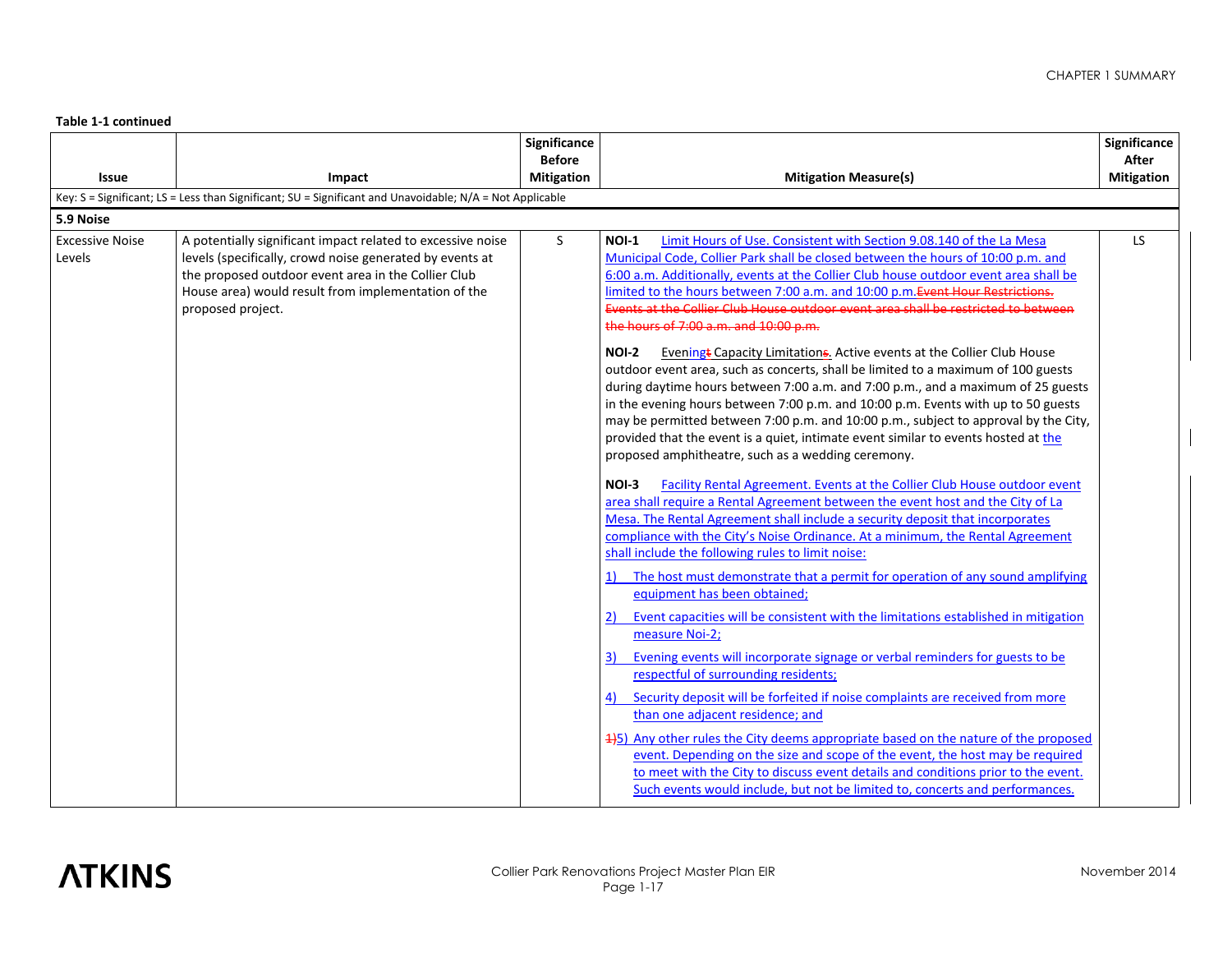| <b>Issue</b>                           | Impact                                                                                                                                                                                                                                                                                                                       | Significance<br><b>Before</b><br><b>Mitigation</b> | <b>Mitigation Measure(s)</b>                                                                                                                                                                                                                                                                                                                                                                                                                                                                                                                                                                                                                                                                                                                                                                                                                                                                                                                                                                                                                                                                                                                                                                                                                                                                                                                                                                                                                                                                                                                                                                                                                                                                                                                                                                                                                                                                                                                                                                                                                                                                                                                                                                                                            | Significance<br>After<br><b>Mitigation</b> |
|----------------------------------------|------------------------------------------------------------------------------------------------------------------------------------------------------------------------------------------------------------------------------------------------------------------------------------------------------------------------------|----------------------------------------------------|-----------------------------------------------------------------------------------------------------------------------------------------------------------------------------------------------------------------------------------------------------------------------------------------------------------------------------------------------------------------------------------------------------------------------------------------------------------------------------------------------------------------------------------------------------------------------------------------------------------------------------------------------------------------------------------------------------------------------------------------------------------------------------------------------------------------------------------------------------------------------------------------------------------------------------------------------------------------------------------------------------------------------------------------------------------------------------------------------------------------------------------------------------------------------------------------------------------------------------------------------------------------------------------------------------------------------------------------------------------------------------------------------------------------------------------------------------------------------------------------------------------------------------------------------------------------------------------------------------------------------------------------------------------------------------------------------------------------------------------------------------------------------------------------------------------------------------------------------------------------------------------------------------------------------------------------------------------------------------------------------------------------------------------------------------------------------------------------------------------------------------------------------------------------------------------------------------------------------------------------|--------------------------------------------|
|                                        | Key: $S =$ Significant; LS = Less than Significant; SU = Significant and Unavoidable; N/A = Not Applicable                                                                                                                                                                                                                   |                                                    |                                                                                                                                                                                                                                                                                                                                                                                                                                                                                                                                                                                                                                                                                                                                                                                                                                                                                                                                                                                                                                                                                                                                                                                                                                                                                                                                                                                                                                                                                                                                                                                                                                                                                                                                                                                                                                                                                                                                                                                                                                                                                                                                                                                                                                         |                                            |
| Excessive<br>Groundbourne<br>Vibration | A potentially significant impact related to excessive<br>groundborne vibration (specifically, vibration generated<br>by construction activities in the southern and<br>southwestern portions of the park that would occur<br>within 200 feet of dental offices) would result from<br>implementation of the proposed project. | S                                                  | If the event is found to be out of compliance with any section of the City Noise<br>Ordinance or Rental Agreement, including noise level limits, the event shall be shut<br>down immediately, and the host's security deposit shall be forfeited.<br>NOL3 Noise Barrier, Prior to operation of the Collier Club House outdoor event<br>area, a noise barrier shall be constructed along the northern edge of Collier Park to<br>attenuate noise levels at the residences adjacent to the park's northern boundary, as<br>shown in Figure 5.9-2. The wall shall be a sufficient height and building material to<br>attenuate noise to below the ambient noise level or the City's noise limits in La Mesa<br>Municipal Code Section 10.80.040, as applicable. The noise wall shall be of sufficient<br>height to attenuate noise levels by approximately 13 dBA. The final location, height,<br>and building material of the noise barrier shall be determined by a qualified<br>acoustical engineer and subject to approval by the City.<br>Construction Notification to Vibration Sensitive Land Uses. The<br>NOI-4<br>construction contractor shall provide written notification to the four dental offices<br>located to the south of Collier Park at least three weeks prior to the start of<br>construction activities within 200 feet of these offices, informing them of the<br>estimated start date and duration of daytime vibration-generating construction<br>activities. This notification shall include a businesses. The dental offices are located at<br>4323 and 4333 Palm Avenue. This notification shall include the estimated start date<br>and duration of daytime vibration-generating construction activities, as well as<br>information warning about the potential impacts related to vibration-sensitive<br>equipment. The City shall provide a phone number for the affected businesses to call<br>if they have vibration-sensitive equipment on their sites. If additional business<br>licenses are issued for businesses with vibration-sensitive operations within 200 feet<br>of Collier Park prior to completion of construction, written notification shall be<br>provided to these businesses as well. | <b>LS</b>                                  |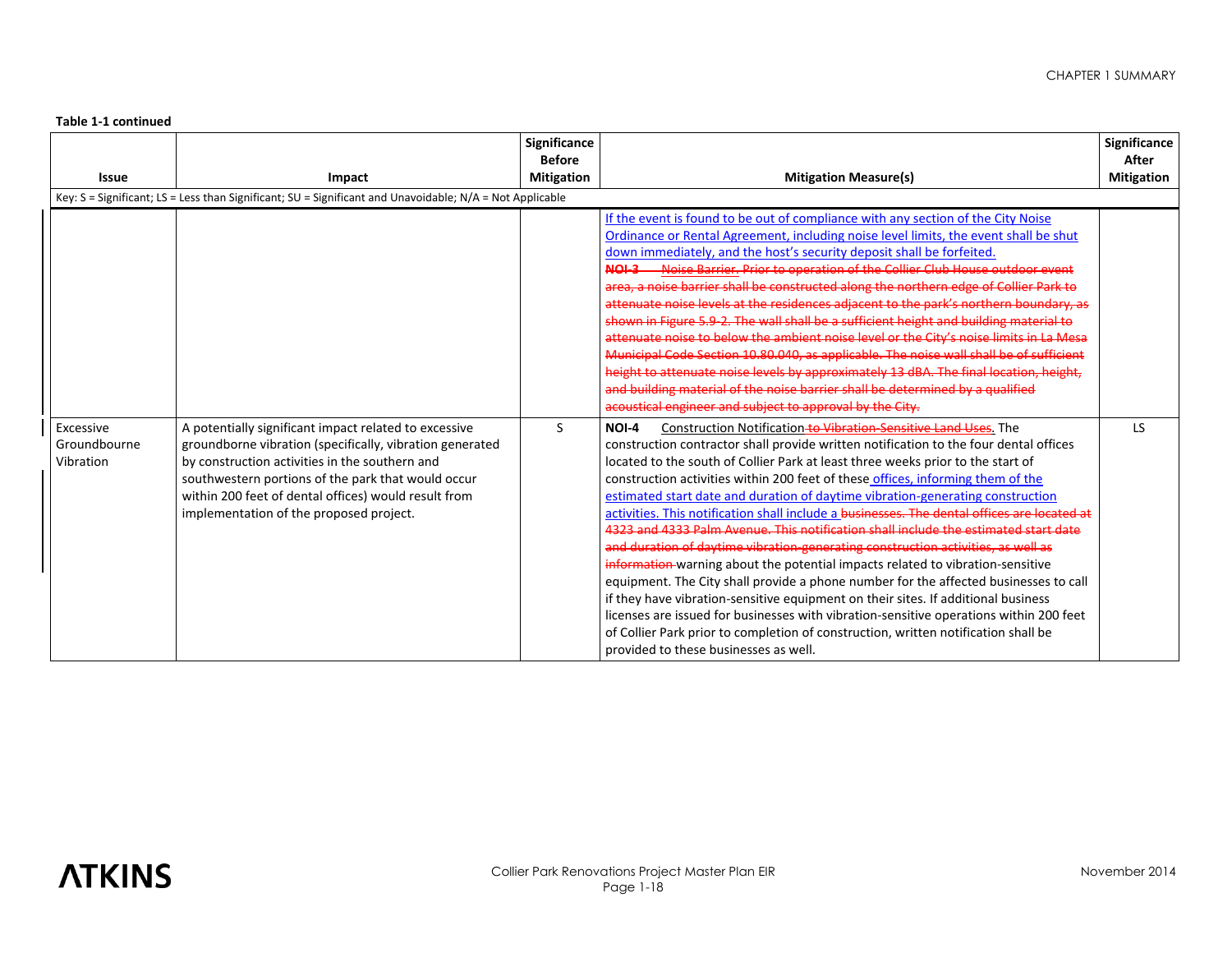|                                                                                                          |                                                                                                                                                                                                   | Significance<br><b>Before</b> |                                                                                                                                                                                                                                                                                                                                                                                                                                                                                                                                                                                       | Significance<br>After |  |  |  |  |
|----------------------------------------------------------------------------------------------------------|---------------------------------------------------------------------------------------------------------------------------------------------------------------------------------------------------|-------------------------------|---------------------------------------------------------------------------------------------------------------------------------------------------------------------------------------------------------------------------------------------------------------------------------------------------------------------------------------------------------------------------------------------------------------------------------------------------------------------------------------------------------------------------------------------------------------------------------------|-----------------------|--|--|--|--|
| <b>Issue</b>                                                                                             | Impact                                                                                                                                                                                            | <b>Mitigation</b>             | <b>Mitigation Measure(s)</b>                                                                                                                                                                                                                                                                                                                                                                                                                                                                                                                                                          | <b>Mitigation</b>     |  |  |  |  |
| Key: S = Significant; LS = Less than Significant; SU = Significant and Unavoidable; N/A = Not Applicable |                                                                                                                                                                                                   |                               |                                                                                                                                                                                                                                                                                                                                                                                                                                                                                                                                                                                       |                       |  |  |  |  |
|                                                                                                          |                                                                                                                                                                                                   |                               | <b>NOI-5</b><br>Vibration Best Management Practices. For construction activities within 200<br>feet of the four dental offices to the south of Collier Park-(located at 4323 and 4333<br>Palm Avenue), the construction contractor shall implement the following measures<br>during construction:                                                                                                                                                                                                                                                                                     |                       |  |  |  |  |
|                                                                                                          |                                                                                                                                                                                                   |                               | Construction activities that have the potential to generate high vibration levels<br>1)<br>at identified businesses with vibration-sensitive operations shall be scheduled<br>during times that would have the least impact on nearby land uses. This could<br>include restricting construction activities vibration-sensitive receptors. For<br>example, construction activities shall be restricted in the areas of potential<br>impact to the early and late hours of the work day, such as from 8:00 a.m. to<br>10:00 a.m. or from 4:00 p.m. to 6:00 p.m., Monday through Friday. |                       |  |  |  |  |
|                                                                                                          |                                                                                                                                                                                                   |                               | Stationary sources, such as temporary generators, shall be located as far from<br>2)<br>nearby vibration-sensitive receptors as possible.                                                                                                                                                                                                                                                                                                                                                                                                                                             |                       |  |  |  |  |
|                                                                                                          |                                                                                                                                                                                                   |                               | Trucks shall be prohibited from idling along streets serving the <b>project</b><br>3)<br>construction site where businesses with vibration-sensitive operations are<br>located.                                                                                                                                                                                                                                                                                                                                                                                                       |                       |  |  |  |  |
|                                                                                                          |                                                                                                                                                                                                   |                               | If additional licenses are issued for businesses with vibration-sensitive operations<br>within 200 feet of Collier Park prior to completion of construction, the vibration best<br>management practices listed above shall be implemented for those businesses as<br>well.                                                                                                                                                                                                                                                                                                            |                       |  |  |  |  |
| Permanent Increase<br>in Ambient Noise                                                                   | The proposed project would not result in a significant<br>increase in ambient noise levels along any project area<br>roadway.                                                                     | LS                            | No mitigation required.                                                                                                                                                                                                                                                                                                                                                                                                                                                                                                                                                               | N/A                   |  |  |  |  |
| Temporary Increase<br>in Ambient Noise                                                                   | Because construction would comply with the applicable<br>regulation for construction noise, temporary increases in<br>noise level from construction activities would be less than<br>significant. | LS                            | No mitigation required.                                                                                                                                                                                                                                                                                                                                                                                                                                                                                                                                                               | N/A                   |  |  |  |  |
| <b>Airport Noise</b>                                                                                     | Implementation of the proposed project would not<br>expose people to excessive aircraft noise.                                                                                                    | LS                            | No mitigation required.                                                                                                                                                                                                                                                                                                                                                                                                                                                                                                                                                               | N/A                   |  |  |  |  |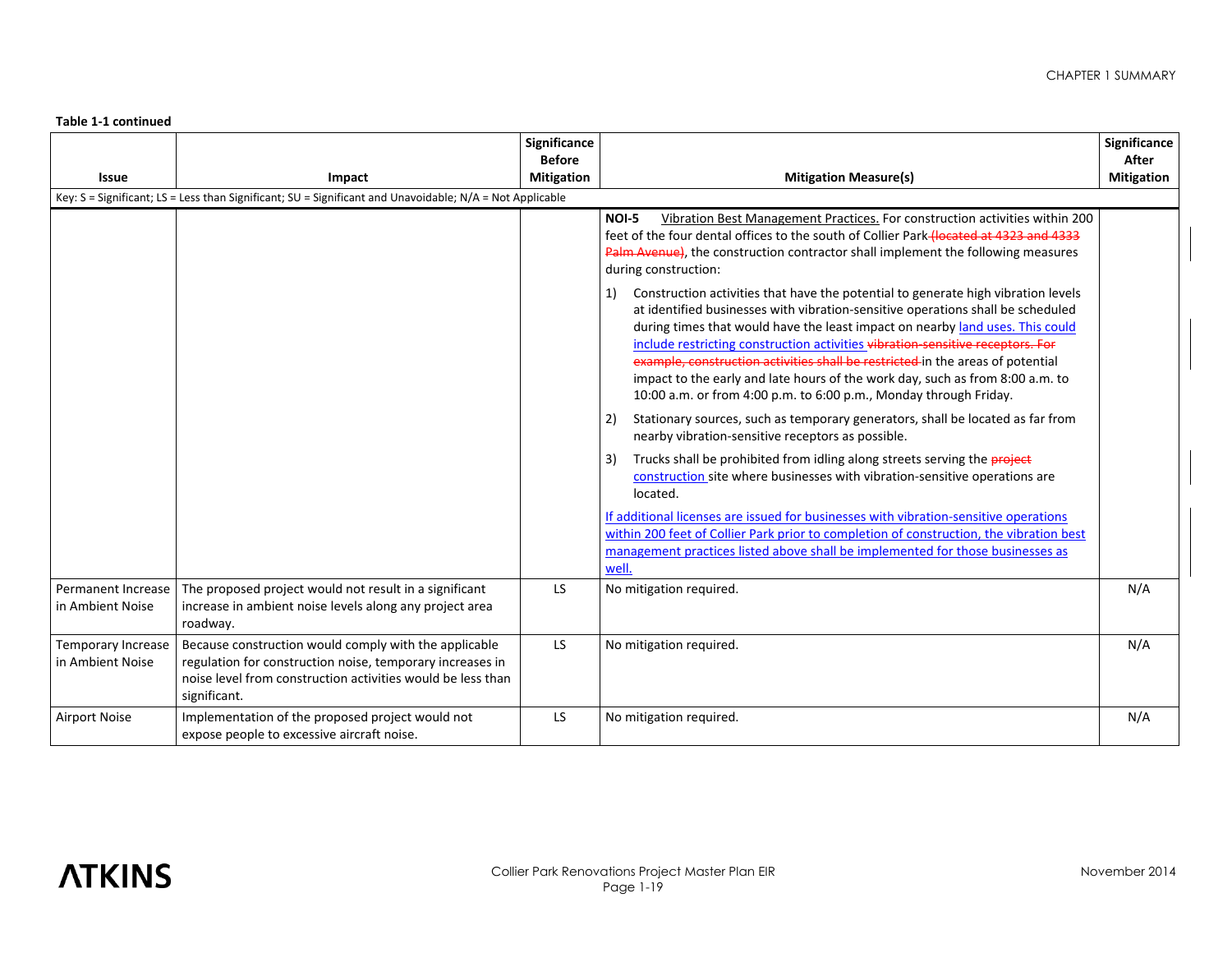|                                                    |                                                                                                                                                                                                                                                                                                                                                                             | Significance<br><b>Before</b> |                              | Significance<br>After |  |  |  |  |
|----------------------------------------------------|-----------------------------------------------------------------------------------------------------------------------------------------------------------------------------------------------------------------------------------------------------------------------------------------------------------------------------------------------------------------------------|-------------------------------|------------------------------|-----------------------|--|--|--|--|
| Issue                                              | Impact                                                                                                                                                                                                                                                                                                                                                                      | <b>Mitigation</b>             | <b>Mitigation Measure(s)</b> | <b>Mitigation</b>     |  |  |  |  |
|                                                    | Key: $S =$ Significant; LS = Less than Significant; SU = Significant and Unavoidable; N/A = Not Applicable                                                                                                                                                                                                                                                                  |                               |                              |                       |  |  |  |  |
| 5.10 Transportation/Traffic                        |                                                                                                                                                                                                                                                                                                                                                                             |                               |                              |                       |  |  |  |  |
| <b>Circulation System</b><br>Performance           | The addition of project traffic would not cause the level of<br>service at any of the study area roadway segments or<br>intersections to degrade to unacceptable levels. Based on<br>the results of the roadway segment and intersection level<br>of service analysis, implementation of the proposed<br>project would not conflict with the City's Circulation<br>Element. | LS.                           | No mitigation required.      | N/A                   |  |  |  |  |
| Hazardous Design<br>Features                       | Implementation of the proposed project would not<br>substantially increase hazards due to a design feature or<br>incompatible uses.                                                                                                                                                                                                                                         | LS                            | No mitigation required.      | N/A                   |  |  |  |  |
| Alternative<br>Transportation<br><b>Facilities</b> | Implementation of the proposed project would not<br>conflict with adopted policies, plans, or programs<br>regarding public transit, bicycle, or pedestrian facilities, or<br>otherwise decrease the performance or safety of such<br>facilities.                                                                                                                            | <b>LS</b>                     | No mitigation required.      | N/A                   |  |  |  |  |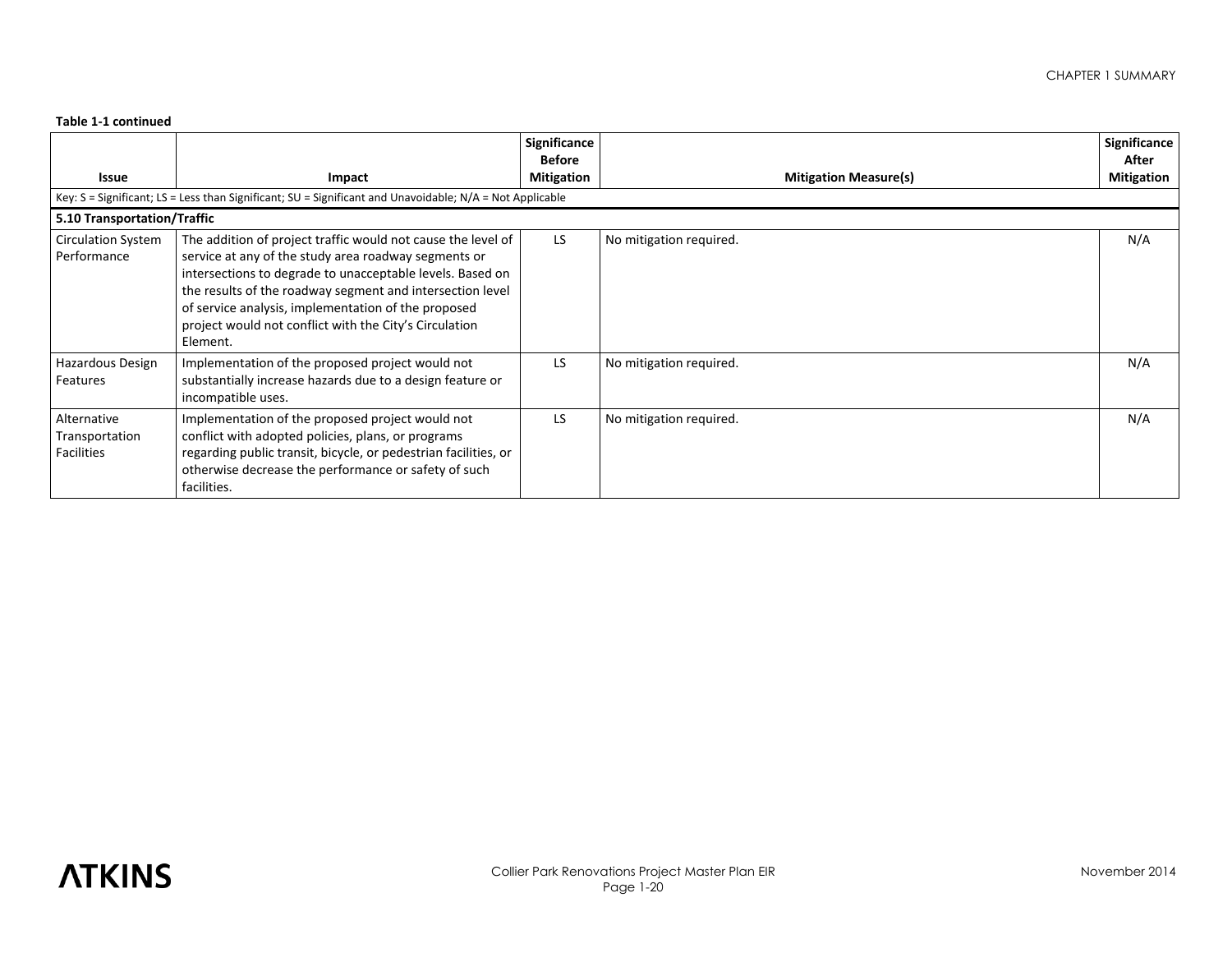| <b>Issue</b>                                                                             |                                                                                 | Geographic Scope of<br><b>Cumulative Impact</b><br><b>Analysis</b>                                   | Significance<br>of Cumulative<br>Impact | <b>Proposed Project</b><br>Contribution                                                                 |  |  |  |  |
|------------------------------------------------------------------------------------------|---------------------------------------------------------------------------------|------------------------------------------------------------------------------------------------------|-----------------------------------------|---------------------------------------------------------------------------------------------------------|--|--|--|--|
| Key: NCI = No Cumulative Impact; S = Significant Cumulative Impact; N/A = Not Applicable |                                                                                 |                                                                                                      |                                         |                                                                                                         |  |  |  |  |
| Aesthetics                                                                               |                                                                                 | Viewshed of the<br>proposed project                                                                  | <b>NCI</b>                              | N/A                                                                                                     |  |  |  |  |
| Air Quality                                                                              |                                                                                 | San Diego Air Basin                                                                                  | S                                       | Not cumulatively<br>considerable                                                                        |  |  |  |  |
| <b>Biological Resources</b>                                                              |                                                                                 | La Mesa Subarea Habitat<br>Conservation<br>Plan/Natural Community<br>Conservation Plan study<br>area | S                                       | Not cumulatively<br>considerable with<br>implementation of<br>mitigation measures for<br>direct impacts |  |  |  |  |
|                                                                                          | <b>Historical Resources</b>                                                     | City of La Mesa                                                                                      | <b>NCI</b>                              | N/A                                                                                                     |  |  |  |  |
| Cultural<br>Resources                                                                    | Archaeological Resources/<br>Paleontological Resources/<br><b>Human Remains</b> | San Diego region                                                                                     | S                                       | Not cumulatively<br>considerable with<br>implementation of<br>mitigation measures for<br>direct impacts |  |  |  |  |
| Geology and Soils                                                                        |                                                                                 | Site specific                                                                                        | <b>NCI</b>                              | N/A                                                                                                     |  |  |  |  |
| <b>Greenhouse Gases</b>                                                                  |                                                                                 | Global                                                                                               | S                                       | Not cumulatively<br>considerable                                                                        |  |  |  |  |
|                                                                                          | Use and Release of Hazardous<br>Materials/Hazardous Materials Sites             | Project site and adjacent<br>properties                                                              | NCI                                     | N/A                                                                                                     |  |  |  |  |
| Hazards and<br>Hazardous<br><b>Materials</b>                                             | <b>Airport Safety Hazards</b>                                                   | Montgomery Field<br>Airport Influence Area                                                           | NCI                                     | N/A                                                                                                     |  |  |  |  |
|                                                                                          | <b>Emergency Response and</b><br><b>Evacuation Plans/Wild land Fires</b>        | City of La Mesa                                                                                      | S                                       | Not cumulatively<br>considerable                                                                        |  |  |  |  |
| <b>Hydrology and Water Quality</b>                                                       |                                                                                 | Sweetwater Hydrologic<br>Unit                                                                        | S                                       | Not cumulatively<br>considerable                                                                        |  |  |  |  |
| <b>Noise</b>                                                                             |                                                                                 | Project site and adjacent<br>properties                                                              | S                                       | Not cumulatively<br>considerable with<br>implementation of<br>mitigation measures for<br>direct impacts |  |  |  |  |
| <b>Transportation and Traffic</b>                                                        |                                                                                 | <b>Traffic Impact Analysis</b><br>study area for the<br>proposed project                             | S                                       | Not cumulatively<br>considerable                                                                        |  |  |  |  |

### **Table 1-2 Summary of Cumulative Impacts**

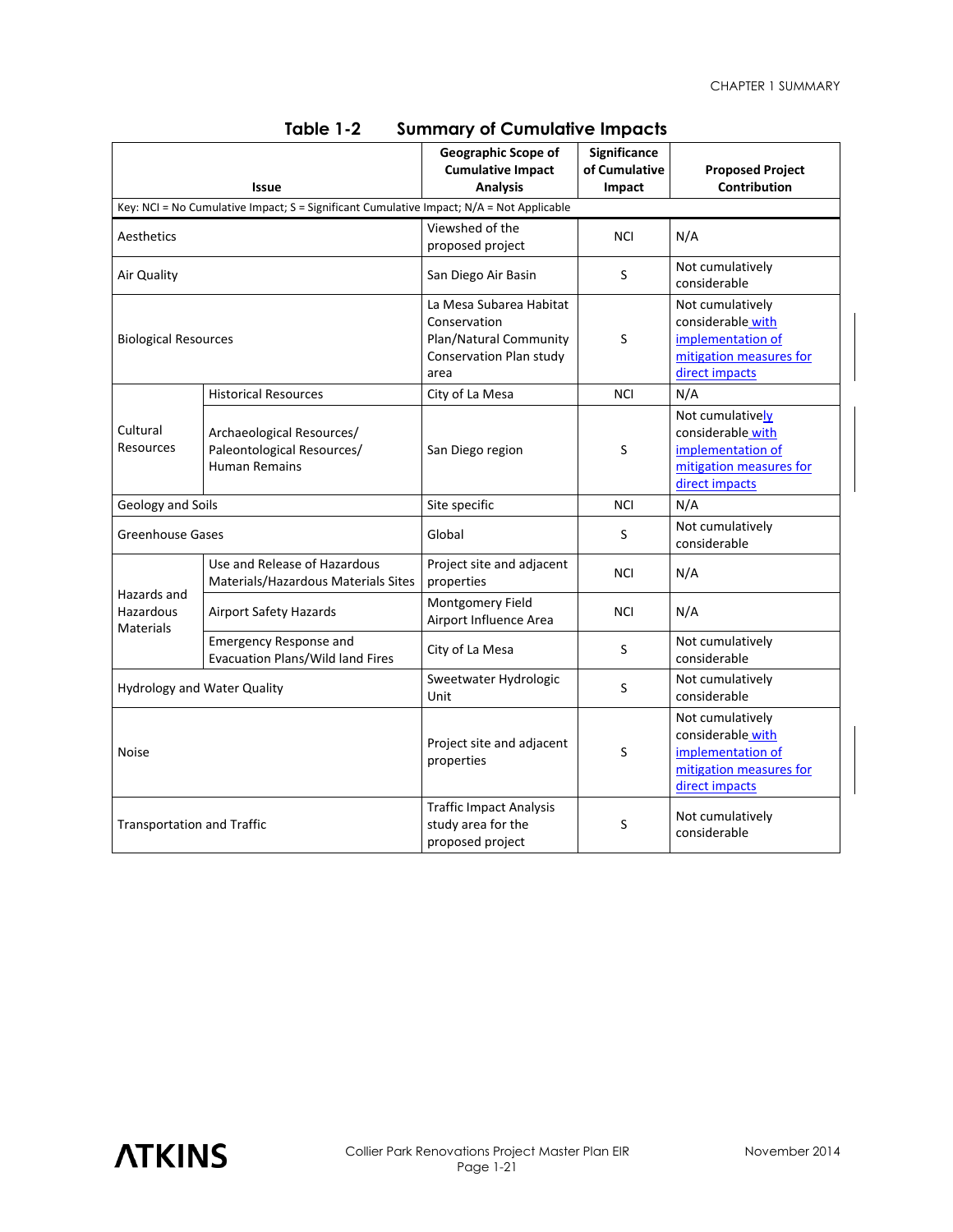| יטאו <b>בי</b>                                                                                                                                                                                                                                                                                                                                                                                                                                                                                                                                                                                                            | <b>Proposed Project</b> |                    | summury or impucts for Allemanyes Computed to the Froposed Froject<br><b>Alternatives</b> |                                               |                                                   |                                       |                                                                   |
|---------------------------------------------------------------------------------------------------------------------------------------------------------------------------------------------------------------------------------------------------------------------------------------------------------------------------------------------------------------------------------------------------------------------------------------------------------------------------------------------------------------------------------------------------------------------------------------------------------------------------|-------------------------|--------------------|-------------------------------------------------------------------------------------------|-----------------------------------------------|---------------------------------------------------|---------------------------------------|-------------------------------------------------------------------|
|                                                                                                                                                                                                                                                                                                                                                                                                                                                                                                                                                                                                                           |                         |                    |                                                                                           |                                               |                                                   |                                       |                                                                   |
| <b>Issue Area</b>                                                                                                                                                                                                                                                                                                                                                                                                                                                                                                                                                                                                         | Mitigation<br>Without   | Mitigation<br>With | Alternative<br>No Project                                                                 | Rehabilitation<br>Spring House<br>Alternative | <b>Spring House</b><br>Restoration<br>Alternative | Reduced<br>Development<br>Alternative | <b>Deterioration</b><br>Spring House<br>Alternative<br>Prevention |
| Key: $S =$ Significant Impact; $LS =$ Less than Significant Impact; $N/A =$ Not Applicable<br>Alternative would result in an increased level of impact when compared to the proposed project.<br>▲<br>Alternative would result in a similar level of impact when compared to proposed project.<br>$\equiv$<br>Alternative would result in a reduced level of impact when compared to the proposed project, but impacts would remain significant<br>п<br>without mitigation.<br>Alternative would result in a reduced level of impact to issue when compared to proposed project and would not require<br>▼<br>mitigation. |                         |                    |                                                                                           |                                               |                                                   |                                       |                                                                   |
| <b>5.1 Aesthetics</b>                                                                                                                                                                                                                                                                                                                                                                                                                                                                                                                                                                                                     |                         |                    |                                                                                           |                                               |                                                   |                                       |                                                                   |
| <b>Scenic Vistas</b>                                                                                                                                                                                                                                                                                                                                                                                                                                                                                                                                                                                                      | LS                      | N/A                | $=$                                                                                       | $\equiv$                                      | $\equiv$                                          | $\equiv$                              | $\equiv$                                                          |
| Scenic Resources within a State Scenic Highway                                                                                                                                                                                                                                                                                                                                                                                                                                                                                                                                                                            | LS                      | N/A                | $=$                                                                                       | $=$                                           | $=$                                               | $\equiv$                              | $\equiv$                                                          |
| <b>Visual Character</b>                                                                                                                                                                                                                                                                                                                                                                                                                                                                                                                                                                                                   | LS                      | N/A                | $\quad =$                                                                                 | $\quad =$                                     | $=$                                               | $\equiv$                              | Ξ                                                                 |
| New Sources of Light and Glare                                                                                                                                                                                                                                                                                                                                                                                                                                                                                                                                                                                            | LS                      | N/A                | $=$                                                                                       | $\quad =$                                     | $=$                                               | $\equiv$                              | $\equiv$                                                          |
| 5.2 Air Quality                                                                                                                                                                                                                                                                                                                                                                                                                                                                                                                                                                                                           |                         |                    |                                                                                           |                                               |                                                   |                                       |                                                                   |
| Applicable Air Quality Plan                                                                                                                                                                                                                                                                                                                                                                                                                                                                                                                                                                                               | LS                      | N/A                | $\equiv$                                                                                  | $\equiv$                                      | $\equiv$                                          | $\equiv$                              | $\equiv$                                                          |
| Air Quality Standards                                                                                                                                                                                                                                                                                                                                                                                                                                                                                                                                                                                                     | LS                      | N/A                | $\quad =$                                                                                 | $=$                                           | $=$                                               | $=$                                   | ¥                                                                 |
| <b>Cumulatively Considerable Emissions</b>                                                                                                                                                                                                                                                                                                                                                                                                                                                                                                                                                                                | LS                      | N/A                | $=$                                                                                       | $=$                                           | $=$                                               | $=$                                   | ¥                                                                 |
| Sensitive Receptors                                                                                                                                                                                                                                                                                                                                                                                                                                                                                                                                                                                                       | LS                      | N/A                | $=$                                                                                       | $=$                                           | $=$                                               | $=$                                   | $\equiv$                                                          |
| <b>Objectionable Odors</b>                                                                                                                                                                                                                                                                                                                                                                                                                                                                                                                                                                                                | LS                      | N/A                | $=$                                                                                       | $\quad =$                                     | $=$                                               | $=$                                   | $\equiv$                                                          |
| 5.3 Biological Resources                                                                                                                                                                                                                                                                                                                                                                                                                                                                                                                                                                                                  |                         |                    |                                                                                           |                                               |                                                   |                                       |                                                                   |
| <b>Special Status Species</b>                                                                                                                                                                                                                                                                                                                                                                                                                                                                                                                                                                                             | S                       | LS.                | ▼                                                                                         | $=$                                           | $\equiv$                                          | $\equiv$                              | $\equiv$                                                          |
| <b>Sensitive Natural Communities</b>                                                                                                                                                                                                                                                                                                                                                                                                                                                                                                                                                                                      | LS                      | N/A                | $=$                                                                                       | $=$                                           | $=$                                               | $=$                                   | $\equiv$                                                          |
| Jurisdictional Waters and Wetlands                                                                                                                                                                                                                                                                                                                                                                                                                                                                                                                                                                                        | LS                      | N/A                | $=$                                                                                       | $=$                                           | $=$                                               | $=$                                   | -                                                                 |
| Wildlife Corridors, Linkages, and Nursery Sites                                                                                                                                                                                                                                                                                                                                                                                                                                                                                                                                                                           | LS                      | N/A                | $=$                                                                                       | $=$                                           | $=$                                               | $=$                                   | $=$                                                               |
| <b>Biological Resources Protection Policies or Ordinances</b>                                                                                                                                                                                                                                                                                                                                                                                                                                                                                                                                                             | LS                      | N/A                | $=$                                                                                       | $=$                                           | $=$                                               | $=$                                   | $\equiv$                                                          |
| Adopted Habitat Conservation Plan                                                                                                                                                                                                                                                                                                                                                                                                                                                                                                                                                                                         | LS                      | N/A                | $=$                                                                                       | $\quad =$                                     | $=$                                               | $=$                                   | $=$                                                               |
| <b>5.4 Cultural Resources</b>                                                                                                                                                                                                                                                                                                                                                                                                                                                                                                                                                                                             |                         |                    |                                                                                           |                                               |                                                   |                                       |                                                                   |
| <b>Historical Resources</b>                                                                                                                                                                                                                                                                                                                                                                                                                                                                                                                                                                                               | S                       | LS                 | ▼                                                                                         | ▼                                             | ▼                                                 | $=$                                   | ¥                                                                 |
| Archaeological Resources                                                                                                                                                                                                                                                                                                                                                                                                                                                                                                                                                                                                  | S                       | LS                 | ▼                                                                                         | $=$                                           |                                                   | п                                     | $\equiv$                                                          |
| Paleontological Resources                                                                                                                                                                                                                                                                                                                                                                                                                                                                                                                                                                                                 | S                       | LS                 | $\blacktriangledown$                                                                      | $\equiv$                                      | $\blacksquare$                                    | $\blacksquare$                        | $\equiv$                                                          |
| <b>Human Remains</b>                                                                                                                                                                                                                                                                                                                                                                                                                                                                                                                                                                                                      |                         | N/A                | $=$                                                                                       | $=$                                           | $=$                                               | $=$                                   | $\equiv$                                                          |
| 5.5 Geology and Soils                                                                                                                                                                                                                                                                                                                                                                                                                                                                                                                                                                                                     |                         |                    |                                                                                           |                                               |                                                   |                                       |                                                                   |
| Seismic Hazards                                                                                                                                                                                                                                                                                                                                                                                                                                                                                                                                                                                                           | LS                      | N/A                | ▲                                                                                         | $\equiv$                                      | $\equiv$                                          | $\equiv$                              | ▴                                                                 |
| Soil Erosion and Topsoil Loss                                                                                                                                                                                                                                                                                                                                                                                                                                                                                                                                                                                             | LS                      | N/A                | $=$                                                                                       | $=$                                           | $=$                                               | $=$                                   | $\equiv$                                                          |
| <b>Unstable Soils</b>                                                                                                                                                                                                                                                                                                                                                                                                                                                                                                                                                                                                     |                         | LS.                | $\blacktriangledown$                                                                      | $=$                                           | п                                                 | п                                     | $\equiv$                                                          |
| <b>Expansive Soils</b>                                                                                                                                                                                                                                                                                                                                                                                                                                                                                                                                                                                                    |                         | LS                 | ▼                                                                                         | $\quad =$                                     | п                                                 |                                       | $\equiv$                                                          |
| <b>5.6 Greenhouse Gases</b>                                                                                                                                                                                                                                                                                                                                                                                                                                                                                                                                                                                               |                         |                    |                                                                                           |                                               |                                                   |                                       |                                                                   |
| Direct and Indirect Generation of GHG Emissions                                                                                                                                                                                                                                                                                                                                                                                                                                                                                                                                                                           | LS                      | N/A                | $\quad =$                                                                                 | $\quad =$                                     | $\equiv$                                          | $\equiv$                              | ¥                                                                 |
| Applicable GHG Emissions Reduction Plan, Policy, or<br>Regulation                                                                                                                                                                                                                                                                                                                                                                                                                                                                                                                                                         | LS.                     | N/A                | $\quad =$                                                                                 | $\quad =$                                     | $=$                                               | $\equiv$                              | -                                                                 |

### **Table 1-3 Summary of Impacts for Alternatives Compared to the Proposed Project**



 $\overline{\phantom{a}}$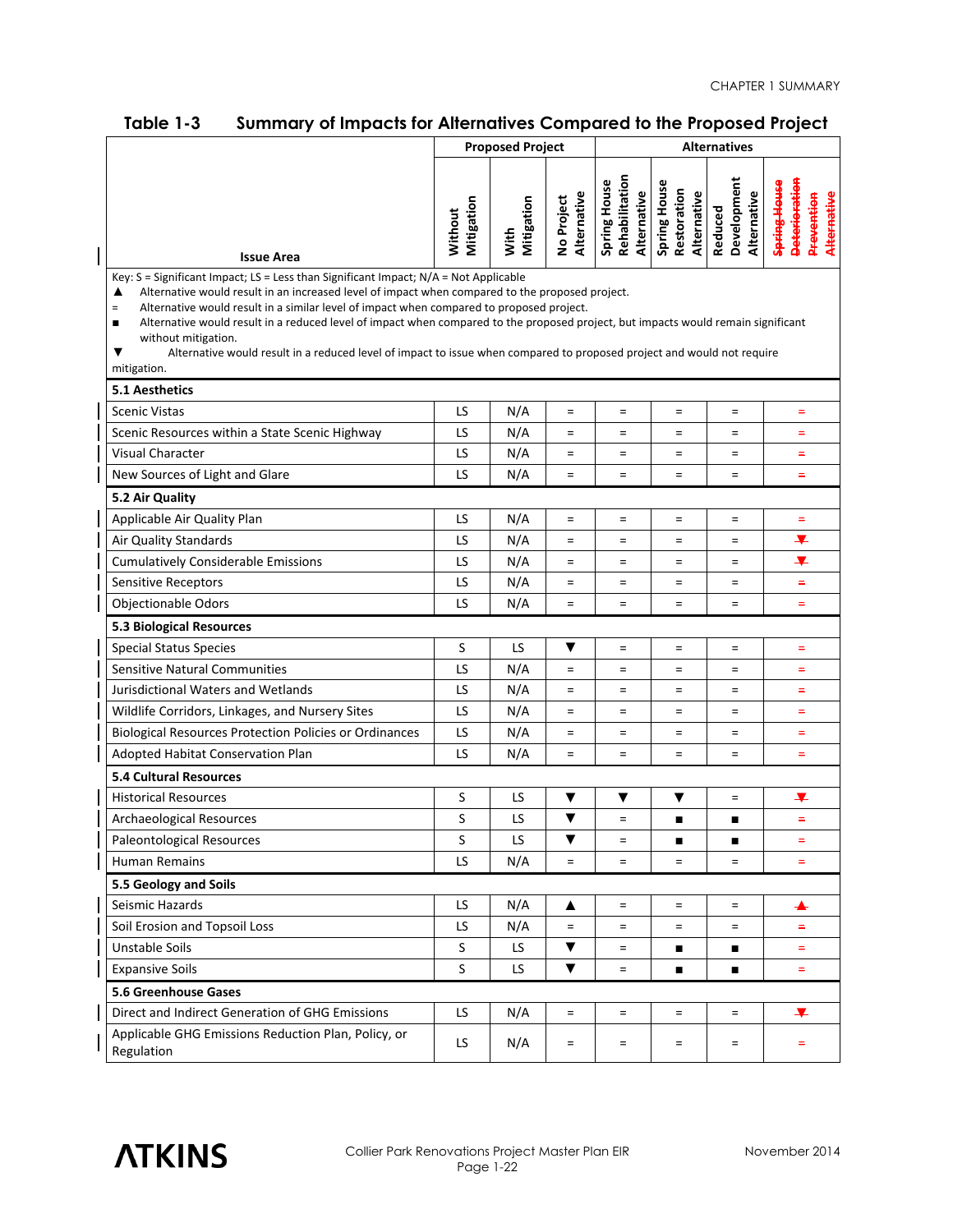|                                                                                                                                                                                                                                                                                                                                                                                                                                                                                                                                                                                                                  | <b>Proposed Project</b> |                    | <b>Alternatives</b>       |                                               |                                            |                                       |                                                           |  |
|------------------------------------------------------------------------------------------------------------------------------------------------------------------------------------------------------------------------------------------------------------------------------------------------------------------------------------------------------------------------------------------------------------------------------------------------------------------------------------------------------------------------------------------------------------------------------------------------------------------|-------------------------|--------------------|---------------------------|-----------------------------------------------|--------------------------------------------|---------------------------------------|-----------------------------------------------------------|--|
| <b>Issue Area</b>                                                                                                                                                                                                                                                                                                                                                                                                                                                                                                                                                                                                | Mitigation<br>Without   | Mitigation<br>With | Alternative<br>No Project | Rehabilitation<br>Spring House<br>Alternative | Spring House<br>Restoration<br>Alternative | Development<br>Alternative<br>Reduced | Spring House<br>Deterioratio<br>Alternative<br>Prevention |  |
| Key: $S =$ Significant Impact; LS = Less than Significant Impact; $N/A = Not$ Applicable<br>Alternative would result in an increased level of impact when compared to the proposed project.<br>▲<br>Alternative would result in a similar level of impact when compared to proposed project.<br>$=$<br>Alternative would result in a reduced level of impact when compared to the proposed project, but impacts would remain significant<br>$\blacksquare$<br>without mitigation.<br>▼<br>Alternative would result in a reduced level of impact to issue when compared to proposed project and would not require |                         |                    |                           |                                               |                                            |                                       |                                                           |  |
| mitigation.<br>5.7 Hazards and Hazardous Materials                                                                                                                                                                                                                                                                                                                                                                                                                                                                                                                                                               |                         |                    |                           |                                               |                                            |                                       |                                                           |  |
| Use of Hazardous Materials                                                                                                                                                                                                                                                                                                                                                                                                                                                                                                                                                                                       | LS                      | N/A                | $=$                       | $\equiv$                                      | $=$                                        | $=$                                   | $\equiv$                                                  |  |
| <b>Hazards to Schools</b>                                                                                                                                                                                                                                                                                                                                                                                                                                                                                                                                                                                        | LS                      | N/A                | $\equiv$                  | $=$                                           | $=$                                        | $=$                                   | Ξ                                                         |  |
| <b>Hazardous Materials Sites</b>                                                                                                                                                                                                                                                                                                                                                                                                                                                                                                                                                                                 | LS                      | N/A                | $\equiv$                  | $=$                                           | $=$                                        | $=$                                   | $\equiv$                                                  |  |
| <b>Airports Safety Hazards</b>                                                                                                                                                                                                                                                                                                                                                                                                                                                                                                                                                                                   | LS                      | N/A                | $\equiv$                  | $\equiv$                                      | $=$                                        | $\quad =$                             | $\equiv$                                                  |  |
| <b>Emergency Response and Evacuation Plans</b>                                                                                                                                                                                                                                                                                                                                                                                                                                                                                                                                                                   | LS                      | N/A                | $\equiv$                  | $\equiv$                                      | $=$                                        | $=$                                   | $=$                                                       |  |
| <b>Wildland Fires</b>                                                                                                                                                                                                                                                                                                                                                                                                                                                                                                                                                                                            | LS                      | N/A                | $\equiv$                  | $\equiv$                                      | $=$                                        | $=$                                   | Ξ                                                         |  |
| 5.8 Hydrology and Water Quality                                                                                                                                                                                                                                                                                                                                                                                                                                                                                                                                                                                  |                         |                    |                           |                                               |                                            |                                       |                                                           |  |
| <b>Water Quality Degradation</b>                                                                                                                                                                                                                                                                                                                                                                                                                                                                                                                                                                                 | LS                      | N/A                | $\equiv$                  | $\equiv$                                      | $=$                                        | $=$                                   | $=$                                                       |  |
| <b>Drainage Alterations</b>                                                                                                                                                                                                                                                                                                                                                                                                                                                                                                                                                                                      | LS                      | N/A                | $\equiv$                  | ▲                                             | ▲                                          | $=$                                   | $=$                                                       |  |
| <b>Flood Hazards</b>                                                                                                                                                                                                                                                                                                                                                                                                                                                                                                                                                                                             | LS                      | N/A                | ▲                         | $\equiv$                                      | $=$                                        | $=$                                   | $\equiv$                                                  |  |
| Seiche, Tsunami, and Mudflows                                                                                                                                                                                                                                                                                                                                                                                                                                                                                                                                                                                    | LS                      | N/A                | $=$                       | $\equiv$                                      | $=$                                        | $=$                                   | Ξ                                                         |  |
| 5.9 Noise                                                                                                                                                                                                                                                                                                                                                                                                                                                                                                                                                                                                        |                         |                    |                           |                                               |                                            |                                       |                                                           |  |
| <b>Excessive Noise Levels</b>                                                                                                                                                                                                                                                                                                                                                                                                                                                                                                                                                                                    | S                       | LS                 | ▼                         | $\equiv$                                      | ▼                                          | ▼                                     | $\equiv$                                                  |  |
| <b>Excessive Groundborne Vibration</b>                                                                                                                                                                                                                                                                                                                                                                                                                                                                                                                                                                           | S                       | LS                 | ▼                         | $\equiv$                                      | $=$                                        | $=$                                   | $=$                                                       |  |
| Permanent Increase in Ambient Noise                                                                                                                                                                                                                                                                                                                                                                                                                                                                                                                                                                              | LS                      | N/A                | $\equiv$                  | $\equiv$                                      | $=$                                        | $=$                                   | $=$                                                       |  |
| Temporary Increase in Ambient Noise                                                                                                                                                                                                                                                                                                                                                                                                                                                                                                                                                                              | LS                      | N/A                | $\equiv$                  | $\equiv$                                      | $=$                                        | $=$                                   | $=$                                                       |  |
| <b>Airport Noise</b>                                                                                                                                                                                                                                                                                                                                                                                                                                                                                                                                                                                             |                         | N/A                | $=$                       | $\equiv$                                      | $=$                                        | $=$                                   | $=$                                                       |  |
| 5.10 Transportation/Traffic                                                                                                                                                                                                                                                                                                                                                                                                                                                                                                                                                                                      |                         |                    |                           |                                               |                                            |                                       |                                                           |  |
| <b>Circulation System Performance</b>                                                                                                                                                                                                                                                                                                                                                                                                                                                                                                                                                                            | LS                      | N/A                | $\equiv$                  | $=$                                           | $=$                                        | $=$                                   | $=$                                                       |  |
| Hazardous Design Features                                                                                                                                                                                                                                                                                                                                                                                                                                                                                                                                                                                        | LS                      | N/A                | $\equiv$                  | $\equiv$                                      | $=$                                        | $=$                                   | $\equiv$                                                  |  |
| <b>Alternative Transportation Facilities</b>                                                                                                                                                                                                                                                                                                                                                                                                                                                                                                                                                                     | LS                      | N/A                | ▲                         | $\equiv$                                      | $=$                                        | $=$                                   | $=$                                                       |  |